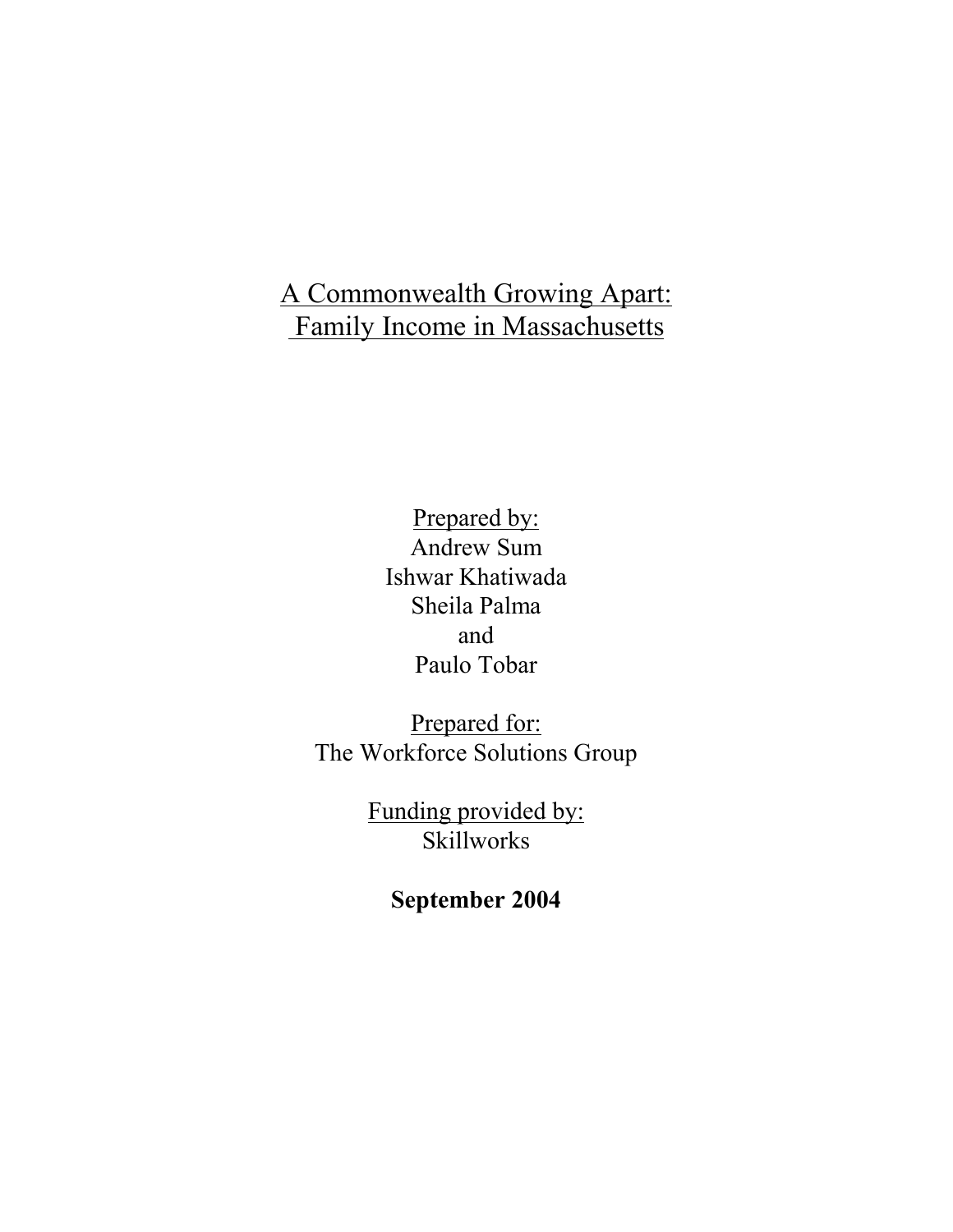## **Table of Contents**

| Trends in Family Incomes Across Counties of the Commonwealth,                               |  |
|---------------------------------------------------------------------------------------------|--|
|                                                                                             |  |
| Family Income Growth in the State's 20 Most Affluent and Least Affluent Cities and Towns 18 |  |
|                                                                                             |  |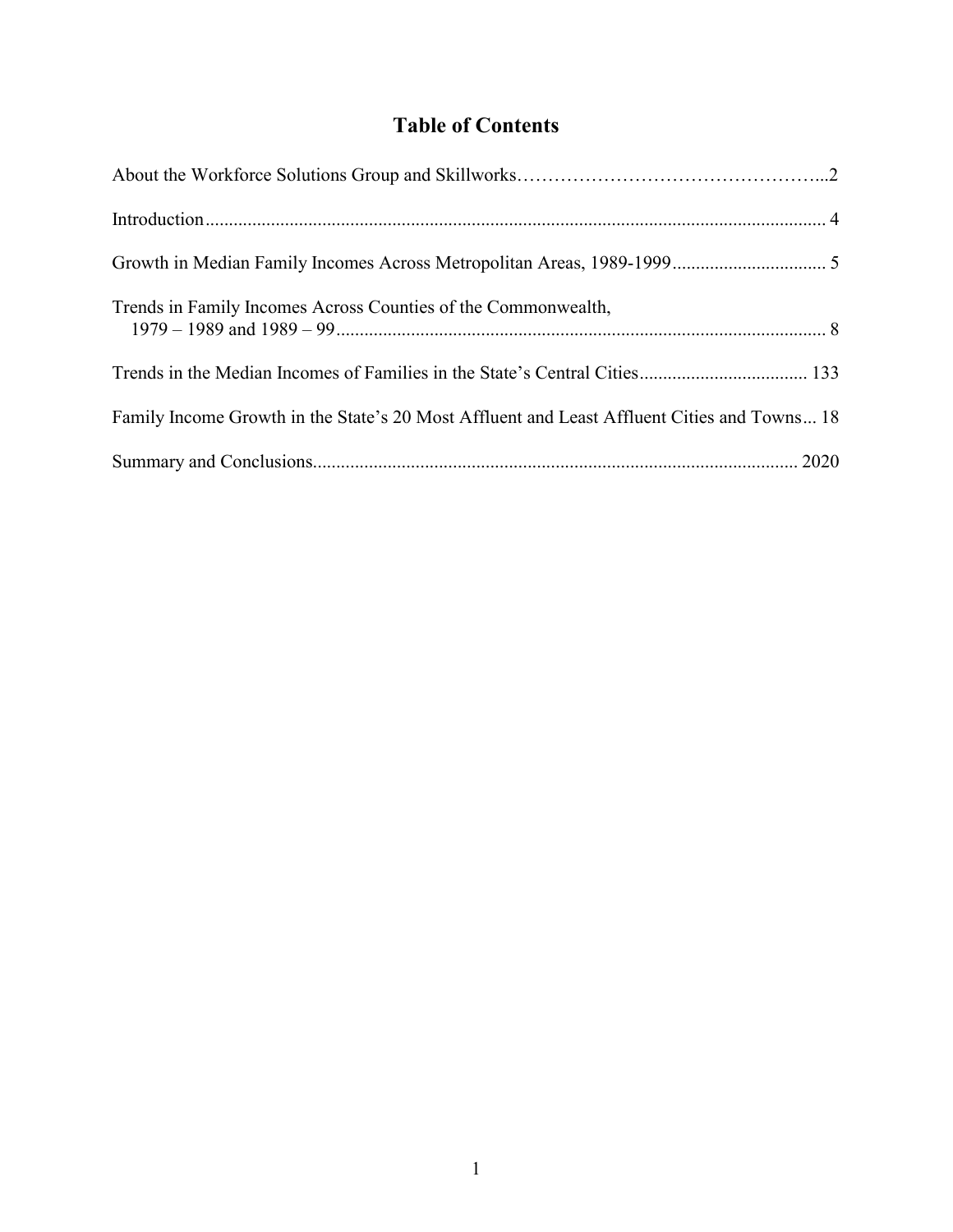#### **About the Workforce Solutions Group**

The Workforce Solutions Group is a coalition led by the Women's Union, the Massachusetts Workforce Board Association, the Organizing and Leadership Training Center and the Massachusetts AFL-CIO that is dedicated to improving the Massachusetts workforce development system. Its unique strength is that it brings together a broad range of employers, unions, education and training providers, community colleges, immigrant advocates, workforce investment boards and interfaith organizations. These diverse groups are united by their common interest in having a strong and effective workforce development system.

The Workforce Solutions Group's goal is to use the combined strength of its constituencies to build public and political support for workforce development reform that increases workers' skills, advances families to self-sufficiency and promotes job creation and economic growth. In pursuit of this goal, the Group is carrying out a regionally-based, statewide campaign that aligns grassroots organizing and coalition building with coordinated media, research, marketing and advocacy strategies. In addition to research, the Workforce Solutions Group is conducting a series of eight regional forums around the state to bring together our diverse constituencies to discuss the challenges and opportunities in the system and develop policy recommendations.

The Workforce Solutions Group is the statewide public policy and advocacy grantee of Skillworks.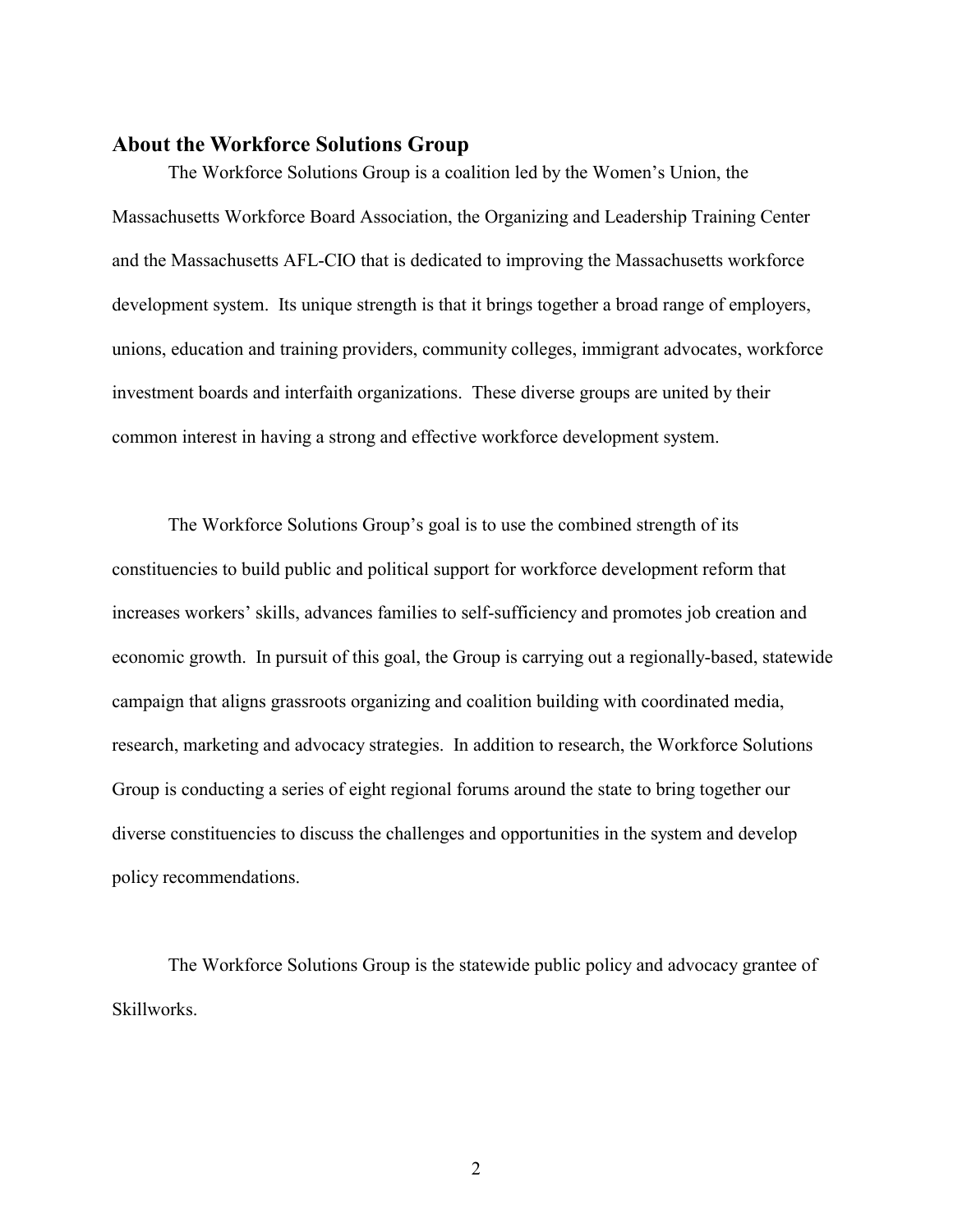#### **About Skillworks**

SKILLWORKS – *Partners for a Productive Workforce* (formerly known as the Boston Workforce Development Initiative) is a five-year investment of approximately \$15 million on the part of philanthropy, government, community organizations, and employers to change how workforce development is done in Boston. The goal is to create a system that helps low-skill, low-income residents move to family-sustaining jobs and helps employers find and retain skilled employees.

SKILLWORKS is a comprehensive, community-based approach to economic development, Designed and led by the Boston Foundation, the City of Boston, the Commonwealth of Massachusetts and other local and national donor organizations, it is unique in the way a broad set of public and private stakeholders have come together to improve economic opportunity for citizens. Designed with help from Jobs for the Future, a nationally recognized non-profit workforce development organization, the initiative is supported by the Boston Private Industry Council, Management Consulting Services, and Abt Associates. The initiative is working with a wide array of employers and educational institutions to design programs that provide low-income workers skills training for mid-level jobs at regional hospitals, health research centers, universities, and the hospitality industry. These institutions are critical to Boston's economy in the  $21<sup>st</sup>$  century, and will provide thousands of low-income Bostonians with the resources they need to purchase affordable housing, send their children to college, and become stakeholders in the American Dream.

The other funding organizations include the Annie E. Casey Foundation, The Hyams Foundation, Paul and Phyllis Fireman Foundation/One Family Campaign, Fleet Financial Charitable Asset Division, Making Connections Boston, Rockefeller Foundation, State Street Foundation, and United Way of Massachusetts Bay.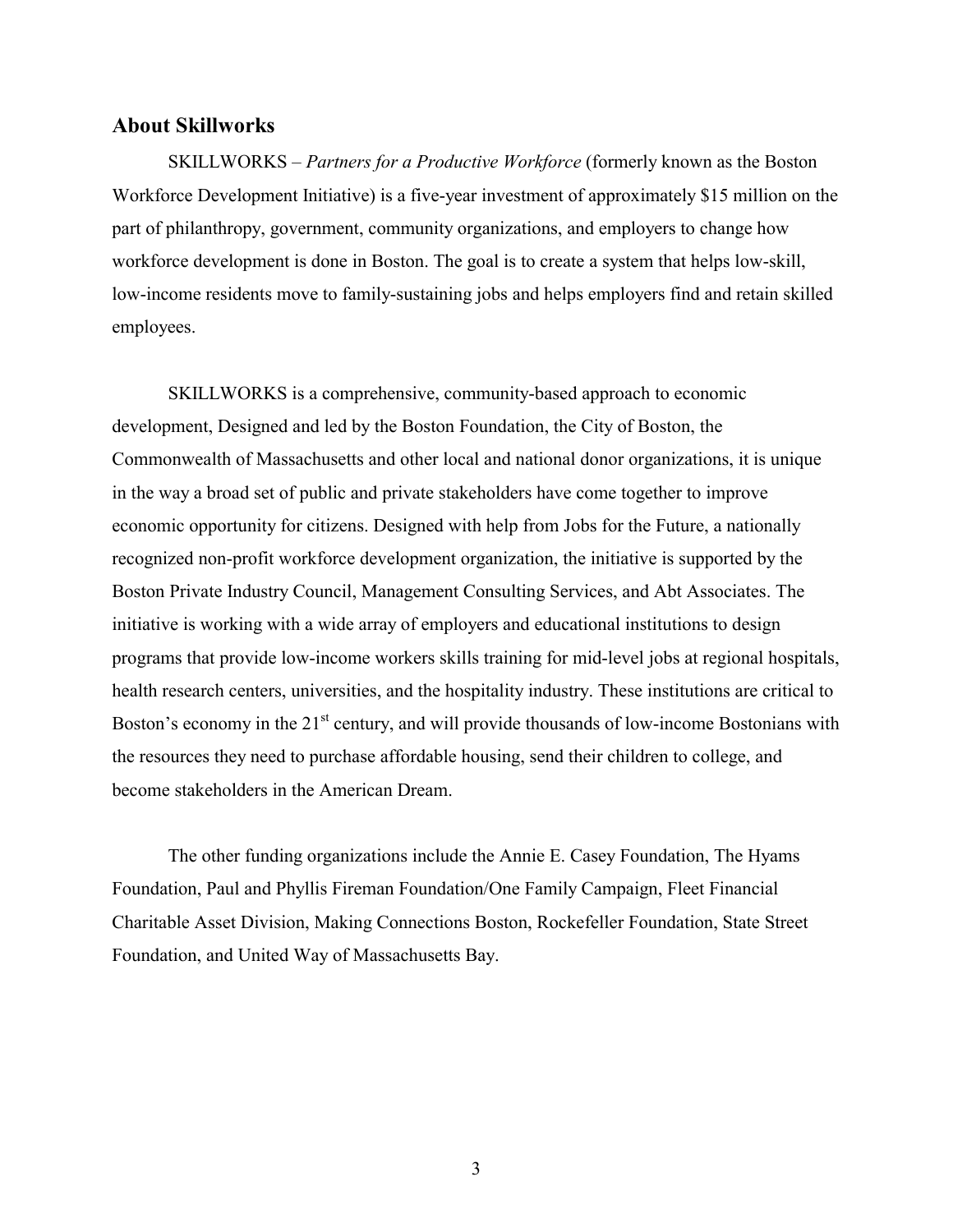## **Introduction**

 $\overline{a}$ 

To assist Skillworks in its efforts to help build a more comprehensive, effective, and better coordinated workforce development system in Massachusetts, the Workforce Solutions Group has been undertaking a series of research activities to improve our knowledge of changes over time in the economic well-being of Massachusetts families and workers and their ability to achieve various forms of economic self-sufficiency. In a previous research paper in this series, we analyzed the findings of the 1980, 1990, and 2000 Censuses to estimate the levels and growth rates of the median real (inflation adjusted) incomes of all Massachusetts families and a wide array of demographic and socioeconomic subgroups of families.<sup>1</sup> The sources of growth in the median incomes of married couple families also were analyzed, including the critical role of additional earnings of wives in allowing improvements in the real incomes of married couple families in the state over the past few decades.

This paper is designed to expand upon our findings in the earlier paper by examining changes in the levels and growth rates of real median family incomes in a wide array of substate areas over the 1990s and in some cases the 1980s. We will examine changes in the median real incomes of all families and selected subgroups of families in metropolitan areas, counties, central cities, the 20 most affluent cities and towns, and the 20 least affluent cities and towns across the Commonwealth.

Several previous research studies have found highly divergent employment, earnings, and income developments across geographic areas of the state. Over the 1980-1999 period, growth rates in aggregate employment, average annual wages per private sector job, and per capita personal incomes have varied markedly across regions and counties of the state. $2$  The Western region of the state (Berkshire, Franklin, Hampden, Hampshire Counties) has fared most poorly on each of these measures. The widening differentials in job and real wage growth across

<sup>1</sup> See: Andrew Sum, Ishwar Khatiwada, Mykhaylo Trubs'kyy with Sheila Palma, Family Income Developments in Massachusetts During the 1990s: Mediocre Growth for the Average Family Amidst Sharply Rising Income Inequality Prepared for the Workforce Solutions Group, Boston, January 2004.

 $2$  See: (i) Andrew Sum, Anwiti Bahuguna, et.al., The Road Ahead: Emerging Threats to Workers, Families, and the Massachusetts Economy, Massachusetts Institute for A New Commonwealth and the Teresa and H. John Heinz III Foundation, Boston, 1998; (ii) Andrew Sum, Paul Harrington, Neeta Fogg, et.al, The State of the American Dream in Massachusetts, 2002, The Massachusetts Institute for A New Commonwealth, Boston, 2002.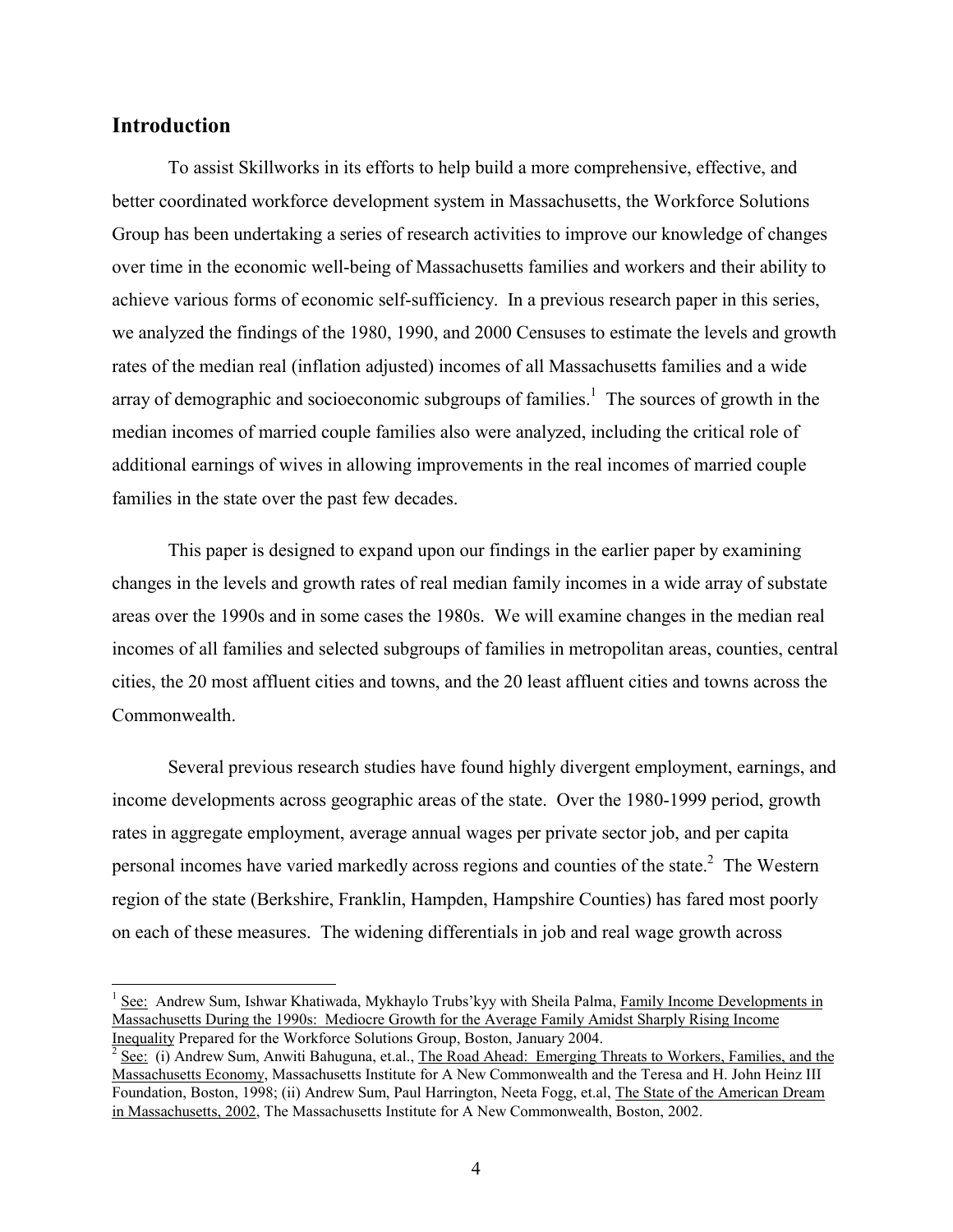regions and counties has led to increasing inequality in per capita personal incomes. Recent work on household and family income developments in the Boston metropolitan area during the 1990s by David Terkla of the University of Massachusetts-Boston revealed growing disparities between the most affluent and least affluent cities and towns in the Boston PMSA.<sup>3</sup> Terkla concluded that:

"…it is important for state policymakers to give more attention to this growing disparity among communities in the Greater Boston area. Efforts should be made to reduce the rapidly expanding differentials in incomes that have been developed through the 1990s.<sup>34</sup>

Our paper will begin by reviewing trends in the levels and rates of growth of median real family incomes across metropolitan areas of the state over the decade of the 1990s. This will be followed by a review of family income developments in each of the state's 14 counties during the 1980s and the 1990s, with more detailed breakouts of the findings for key subgroups of families (married couple families, married couple families with children, single parent families). The growth of median real incomes of families residing in the central cities of Massachusetts will be reviewed and assessed. The central city analysis will be followed by a comparison of the levels and growth rates of median family incomes during the 1990s in the 20 most affluent and least affluent cities and towns in Massachusetts with a population over 20,000 in the year 2000. The final section will provide a discussion of the implications of these findings for the design and targetting of future workforce development programs in the Commonwealth of Massachusetts.

#### **Growth in Median Family Incomes Across Metropolitan Areas, 1989-1999**

Despite strong job growth from 1992 through 2000 and record low unemployment rates at the end of the decade, the entire decade of the 1990s in the Commonwealth was characterized by very modest growth in the median real incomes of the state's families. Between 1989 and 1999, median real income (in constant 1999 dollars) increased from slightly over \$59,600 to nearly \$61,700, a gain of \$2,055 or 3.4%. This growth rate in median family income was several percentage points below the growth rate of median family income in the U .S. (5.7%) during the

 $\overline{a}$ 

<sup>&</sup>lt;sup>3</sup> David Terkla, "Growing Disparities Among Greater Boston Communities During the 1990s," Massachusetts Benchmarks, Fall 2003, pp. 20-26.

 $4$  Ibid., p. 26.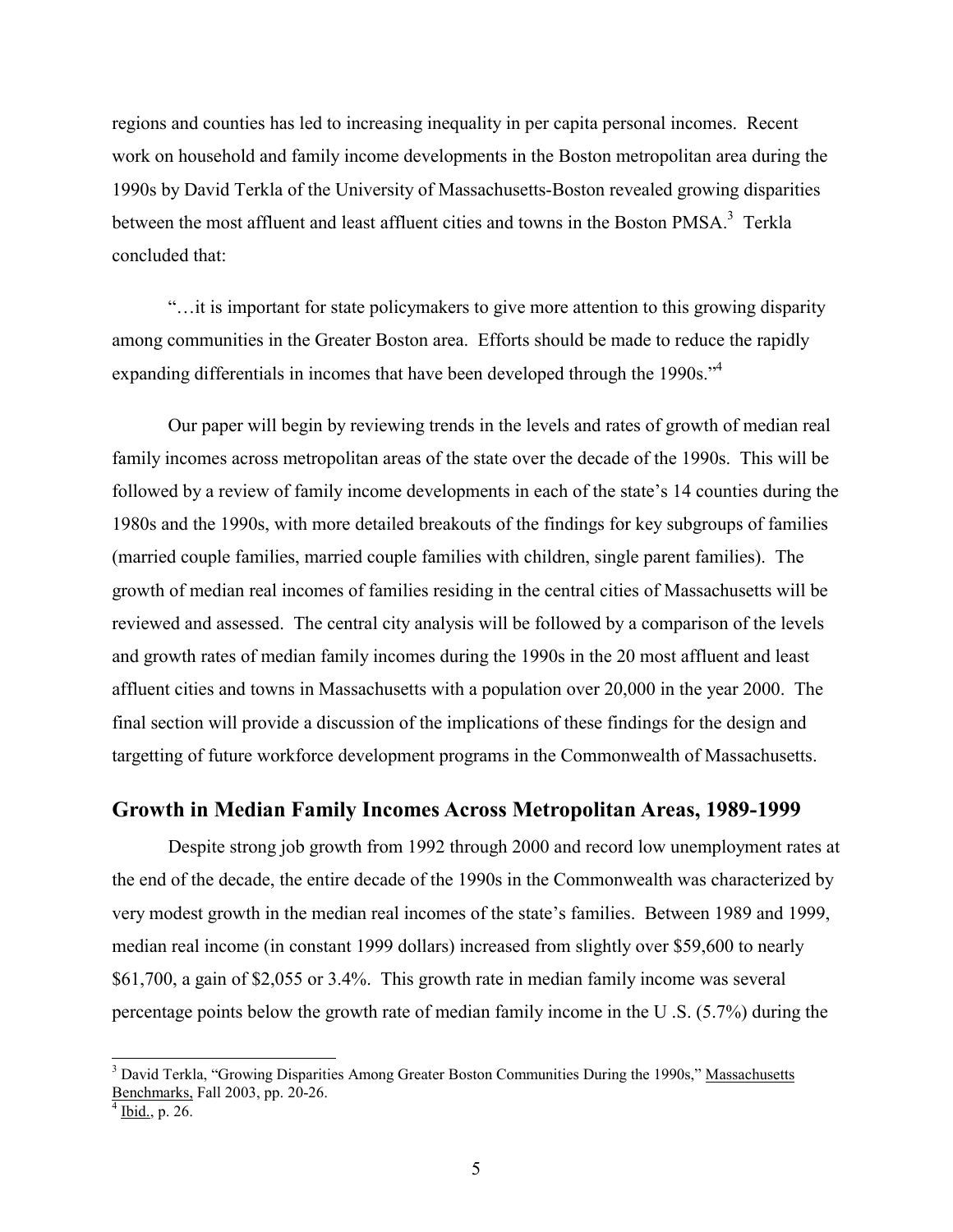same decade and far below the state's nearly 26% growth rate in real family incomes during the decade of the 1980s.<sup>5</sup> The low rate of growth in median family income during the 1990s was not sufficient to reduce the incidence of family poverty or low income problems in the Commonwealth and, as will be noted in a following paper, prevented a relatively high share of the state's families, especially in large central cities and lower income counties, from achieving economic self-sufficiency as defined by the Women's Educational and Industrial Union. A major share of the gains in income and real earnings accrued to families in the top decile of the income distribution in the Commonwealth. Rising earnings and income inequality was the norm in Massachusetts during the past decade.

At the time of the 1990 Census, median family incomes in Massachusetts varied fairly widely across metropolitan areas, ranging from lows of \$45,600 in the New Bedford metropolitan area and \$51,000 in the Springfield metro area to a high of just under \$66,200 in the Boston metro area.<sup>6</sup> (Table 1). The Boston PMSA in 1990 was home to nearly one-half of all the residents of the state.

l

 $<sup>5</sup>$  For further details on family income growth in the 1990s,</sup>

See: Andrew Sum, Ishwar Khatiwada, Mykhaylo Trubs'kyy, <u>Family Income Developments in Massachusetts...</u><br><sup>6</sup> These metropolitan areas were either Primary Metropolitan Statistical Areas (PMSA's) or Metropolitan Statistical Areas (MSAs). The former areas are part of a Consolidated Metropolitan Statistical Area (CMSA's) while the latter are stand alone metropolitan areas.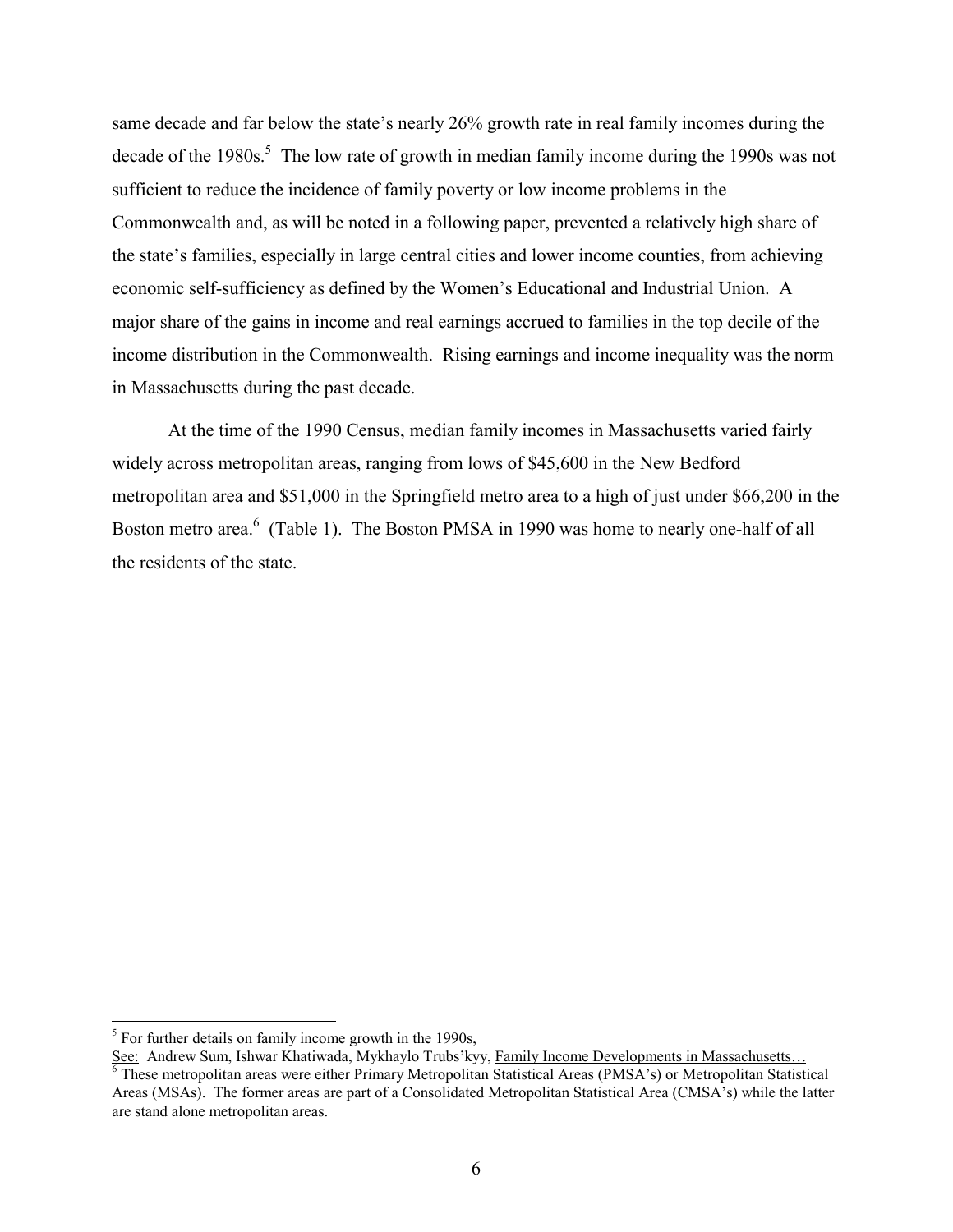|                      | (A)      | (B)      | (C)                | (D)               |
|----------------------|----------|----------|--------------------|-------------------|
| Metropolitan Area    | 1989     | 1999     | Absolute<br>Change | Percent<br>Change |
| <b>Boston</b>        | \$66,191 | \$68,341 | \$2,150            | 3.2               |
| <b>Brockton</b>      | \$58,908 | \$60,890 | \$1,982            | 3.4               |
| Fitchburg-Leominster | \$54,486 | \$51,953 | $-$ \$2,533        | $-4.6$            |
| Lawrence-Haverhill   | \$62,519 | \$63,601 | \$1,082            | 1.7               |
| Lowell               | \$64,523 | \$66,849 | \$2,326            | 3.6               |
| New Bedford          | \$45,584 | \$46,927 | \$1,344            | 2.9               |
| Springfield          | \$51,088 | \$50,930 | $-$158$            | $-.3$             |
| Worcester            | \$57,271 | \$58,373 | \$1,102            | 1.9               |
| State, All           | \$59,609 | \$61,664 | \$2,055            | 3.4               |

Table 1: Trends in Median Real Family Incomes in Metropolitan Areas of Massachusetts, 1989 – 1999<sup>1</sup> (in 1999 Dollars)

Source: U.S. Census Bureau web site, www.census.gov.

 $\overline{\phantom{a}}$ 

Note:  $\overline{N}$  The CPI-U index for the U.S. was used to convert 1989 incomes into their 1999 dollar equivalents.

During the 1990s decade, families in the central and western regions of the state fared least well in boosting their real incomes. Over the decade, median real family income was estimated to have declined by nearly 5 percent in the Fitchburg-Leominster metropolitan area, remained stagnant in the Springfield metro area, and increased by less than two percent in the Worcester metropolitan area. Median real family incomes increased by 3 to 4 percent in most of the remaining metropolitan areas. In 1979, median family incomes ranged from a low of \$46,900 in New Bedford to a high of \$68,340 in the Boston metropolitan area. The relative size of the family income gaps between the lowest income areas and the Boston metropolitan area were quite substantial in 1999. The median income of families in New Bedford was about one-third lower than that of families in the Boston metro area while families in the Springfield metro area had a median income one-fourth less than that of their counterparts in the Boston metro area. Lower median family incomes are typically accompanied by higher poverty rates and a higher incidence of low-income families.<sup>7</sup> Given the higher cost of rental housing and child care in

<sup>&</sup>lt;sup>7</sup> The definition of "low income" is a family with a combined money income less than two times the poverty line for a family of their given size and age composition.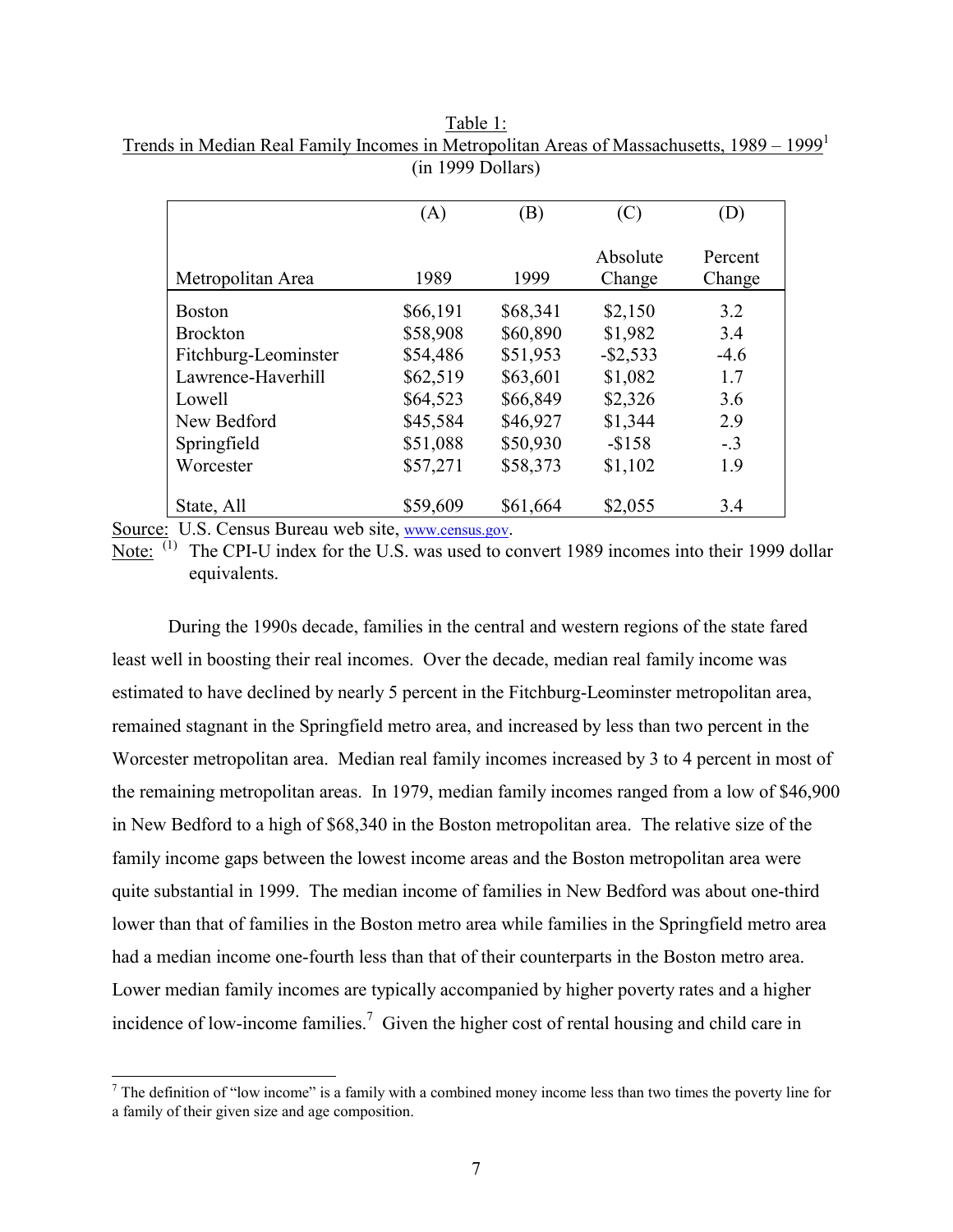major segments of the Boston metro area, however, a relatively high share of families in cities in the Boston metro area will fail to achieve economic self-sufficiency, especially single parent families and younger married couple families with pre-school aged children.

## **Trends in Family Incomes Across Counties of the Commonwealth, 1979 – 1989 and 1989 – 99**

The findings from the long form questionnaires used in conducting the decennial censuses also allow us to identify trends in family incomes across the state's 14 counties, including the two small island counties (Dukes and Nantucket). During the decade of the 1980s, median family incomes increased strongly in nearly all of the state's 14 counties (Table 2). In every county, except Hampden, median family incomes grew by 12 percent or more, and in half of these counties real incomes increased by more than 20 percent (Chart 1). At the end of the decade, median family incomes ranged across these 14 counties from a low of \$46,800 in Suffolk County to a high of nearly \$73,800 in Norfolk County. A gap of 37 percentage points separated the median family incomes of these two counties.

|                |        |        | Absolute | Percent |
|----------------|--------|--------|----------|---------|
| County         | 1979   | 1989   | Change   | Change  |
| Barnstable     | 43,307 | 51,212 | 7,905    | 18.3    |
| Berkshire      | 45,638 | 51,227 | 5,589    | 12.2    |
| <b>Bristol</b> | 43,354 | 51,059 | 7,705    | 17.8    |
| Dukes          | 38,948 | 55,581 | 16,633   | 42.7    |
| <b>Essex</b>   | 51,219 | 61,526 | 10,308   | 20.1    |
| Franklin       | 43,347 | 49,144 | 5,797    | 13.4    |
| Hampden        | 46,338 | 50,078 | 3,740    | 8.1     |
| Hampshire      | 47,837 | 55,673 | 7,836    | 16.4    |
| Middlesex      | 56,844 | 70,015 | 13,171   | 23.2    |
| Nantucket      | 53,179 | 66,115 | 12,936   | 24.3    |
| <b>Norfolk</b> | 60,143 | 73,781 | 13,638   | 22.7    |
| Plymouth       | 50,407 | 62,975 | 12,568   | 24.9    |
| Suffolk        | 38,882 | 46,823 | 7,940    | 20.4    |
| Worcester      | 48,460 | 56,506 | 8,045    | 16.6    |

Table 2: Changes in the Median Real Incomes of Families in Massachusetts by County, 1979 to 1989 (in 1999 Dollars)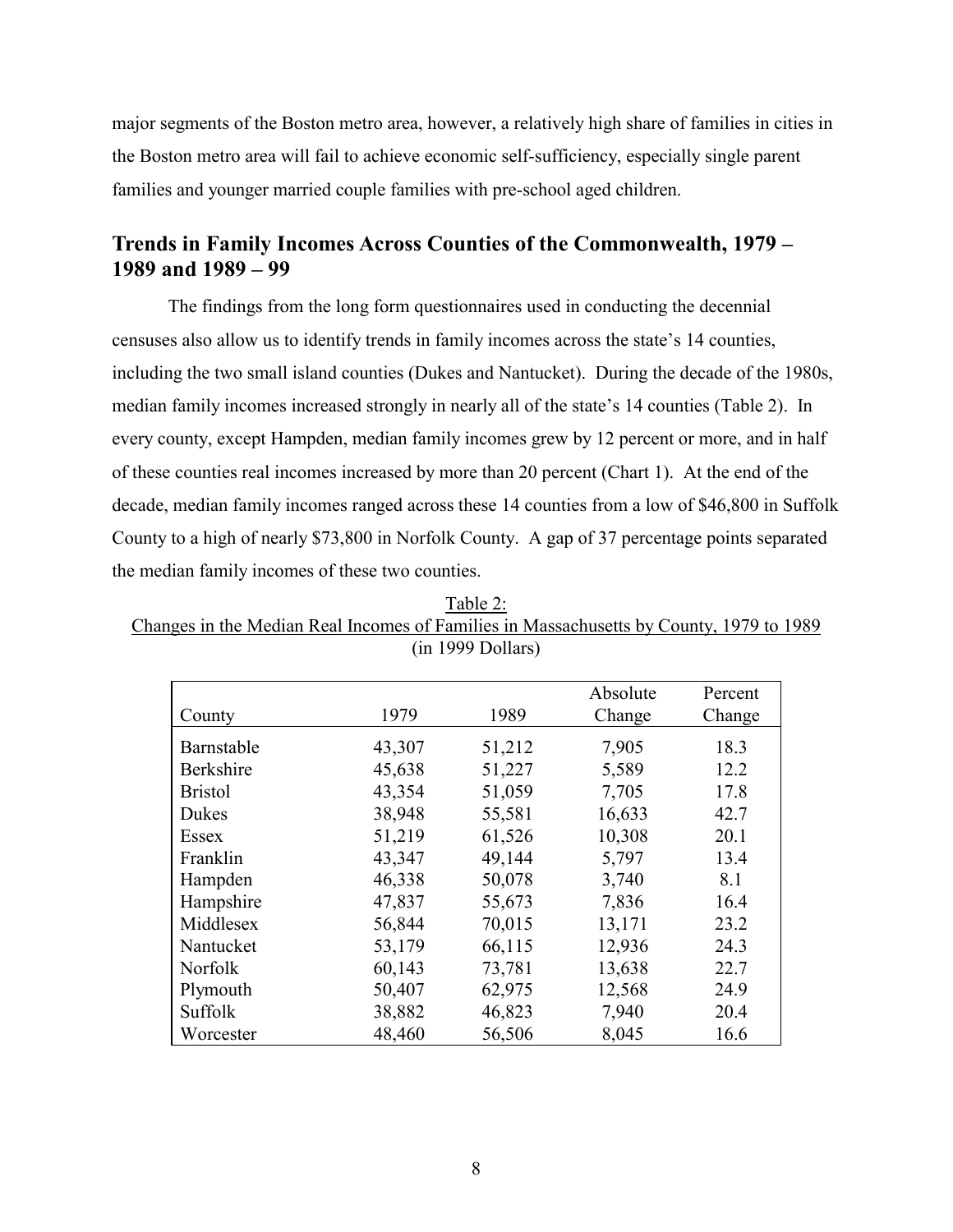

Chart 1: Percent Change in the Median Real Incomes of Families in Massachusetts Counties, 1979-1989

During the decade of the 1990s, family income growth was far less favorable in all of the state's 14 counties. In four of the counties (Berkshire, Dukes, Hampden, Suffolk), median real incomes of families were estimated to have declined by anywhere from 1 to 5 percent, and no county achieved a growth rate as high as 7 percent. The state's two most affluent counties (Middlesex and Norfolk) experienced above average family income growth rates over the decade, thereby widening the income gaps between the most and least affluent counties in the state. By 1999, Berkshire, Hampden, and Suffolk Counties had median incomes that were 36, 37, and 43 percent, respectively, below those of Norfolk County, the highest income county, and 31 to 38 percent below those of Middlesex County, the second highest income county. Family poverty, low income, and economic self-sufficiency problems became more geographically concentrated in the 1990s.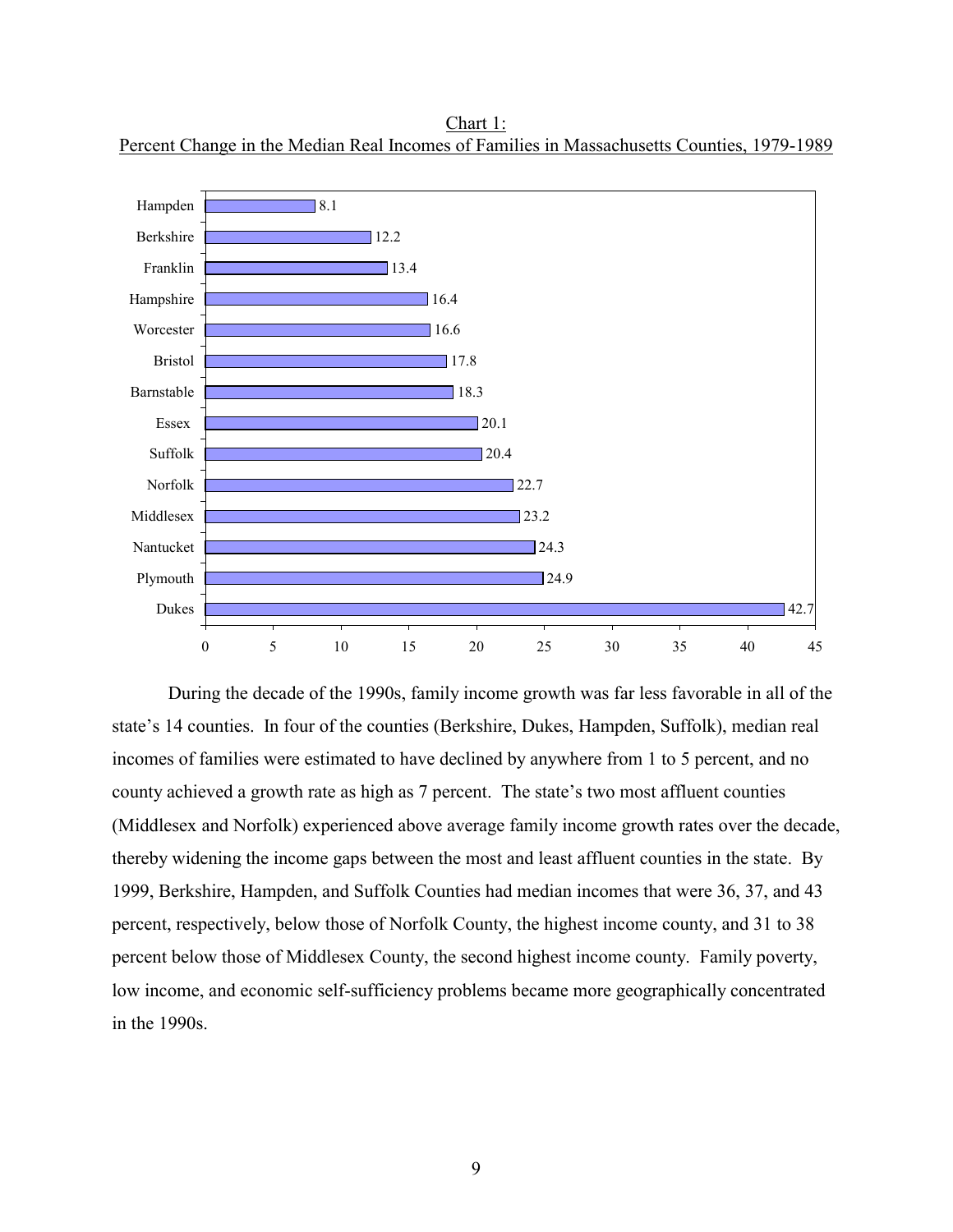|                | (A)      | (B)      | (C)                | (D)               |
|----------------|----------|----------|--------------------|-------------------|
| County         | 1989     | 1999     | Absolute<br>Change | Percent<br>Change |
| Barnstable     | \$51,212 | \$54,728 | $+3,516$           | 6.9               |
| Berkshire      | 51,227   | 50,162   | $-1,065$           | $-2.1$            |
| <b>Bristol</b> | 51,059   | 53,733   | $+2,674$           | 5.2               |
| Dukes          | 55,581   | 55,018   | $-563$             | $-1.0$            |
| Essex          | 61,526   | 63,746   | $+2,220$           | 3.6               |
| Franklin       | 49,144   | 50,915   | $+1,771$           | 3.6               |
| Hampden        | 50,078   | 49,257   | $-821$             | $-1.6$            |
| Hampshire      | 55,673   | 57,480   | 1,807              | 3.2               |
| Middlesex      | 70,015   | 74,194   | 4,179              | 6.0               |
| Nantucket      | 66,115   | 66,786   | 671                | 1.0               |
| <b>Norfolk</b> | 73,781   | 77,847   | 4,066              | 5.5               |
| Plymouth       | 62,975   | 65,554   | $+2,579$           | 4.1               |
| Suffolk        | 46,823   | 44,361   | $-2,462$           | $-5.3$            |
| Worcester      | 56,506   | 58,394   | 1,888              | 3.3               |

Table 3: Changes in the Median Real Incomes of Families by Massachusetts County, 1989-1999 (in 1999 Dollars)

Chart 2: Percent Change in the Median Real Incomes of Families in Massachusetts Counties, 1989-1999

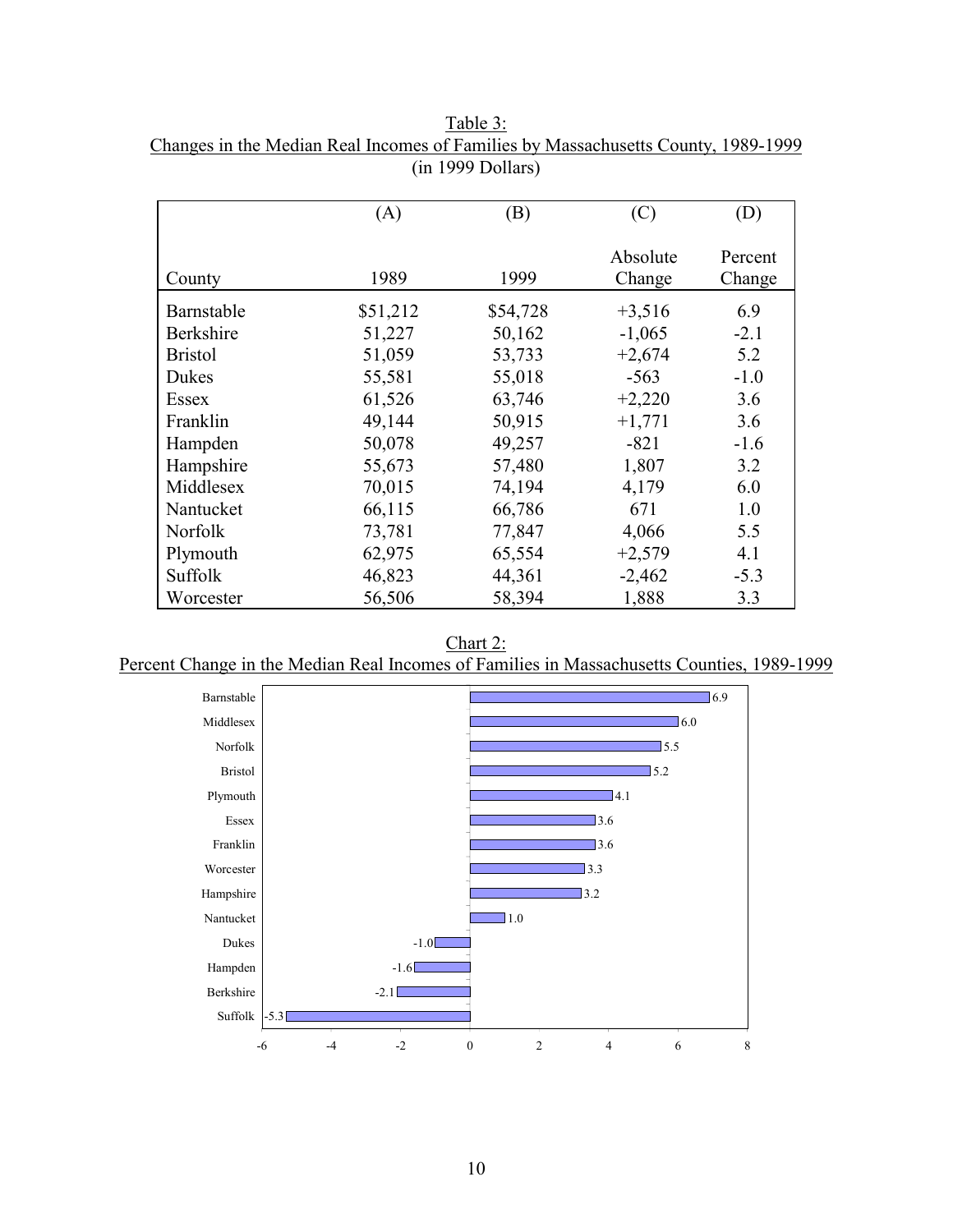In addition to estimating the growth rates of the median incomes of all families in each county, we also estimated income growth rates for the following four subgroups of families: all married couple families, married couple families with at least one own child under 18 years of age, all female headed families, and female headed families (no male spouse present) with one or more own children under 18 present in the home. The growth rates of the median real incomes of such families between 1989 and 1999 by county are displayed in Table 4. Married couple families tended to fare better than all families in boosting their real incomes over the past decade. In all counties, except Berkshire and Suffolk, some gains in family income (between 4 and 10 percent) took place among married couple families. The additional earnings from the employment of wives played a key role in improving the real incomes of these married couple families over the past decade. The situation for married couple families with children in the home was far more mixed. In four counties, incomes of such families either declined or were stagnant. In contrast, in half of the counties, double digit income gains took place, including Middlesex and Norfolk.

|                  | (A)      | (B)                  | (C)                 | (D)               |
|------------------|----------|----------------------|---------------------|-------------------|
|                  |          |                      |                     |                   |
|                  |          | Married Couple       |                     |                   |
|                  | Married  | <b>Families With</b> | Female Headed       | Single Mother     |
|                  | Couple   | One or More          | Families, No.       | Families,         |
| County           | Families | Children Under 18    | Male Spouse Present | Children Under 18 |
| Barnstable       | 8.0      | 3.7                  | 6.1                 | 24.3              |
| <b>Berkshire</b> | $-0.6$   | $-22.0$              | 0.                  | 17.8              |
| <b>Bristol</b>   | 9.9      | 8.4                  | 1.1                 | 14.8              |
| Dukes            | 5.0      | $-23.8$              | $-2.2$              | $\overline{0}$ .  |
| Essex            | 6.5      | 11.6                 | 5.7                 | 35.8              |
| Franklin         | 7.2      | 10.7                 | 6.6                 | 15.3              |
| Hampden          | 3.7      | $-4.0$               | $\cdot$ .2          | 24.8              |
| Hampshire        | 4.3      | 5.8                  | $-4.9$              | 16.6              |
| Middlesex        | 7.9      | 13.6                 | $-4.6$              | 13.5              |
| Nantucket        | 8.9      | 20.0                 | $-29.7$             | 145.2             |
| <b>Norfolk</b>   | 6.9      | 12.1                 | $-1.0$              | 18.5              |
| Plymouth         | 5.4      | 8.4                  | .5                  | 8.7               |
| Suffolk          | .5       | $.4\,$               | $-3.7$              | 25.0              |
| Worcester        | 6.7      | 12.0                 | $-01$               | 18.2              |

Table 4: Percent Changes in the Median Real Incomes of Selected Subgroups of Families in Massachusetts Counties, 1989-99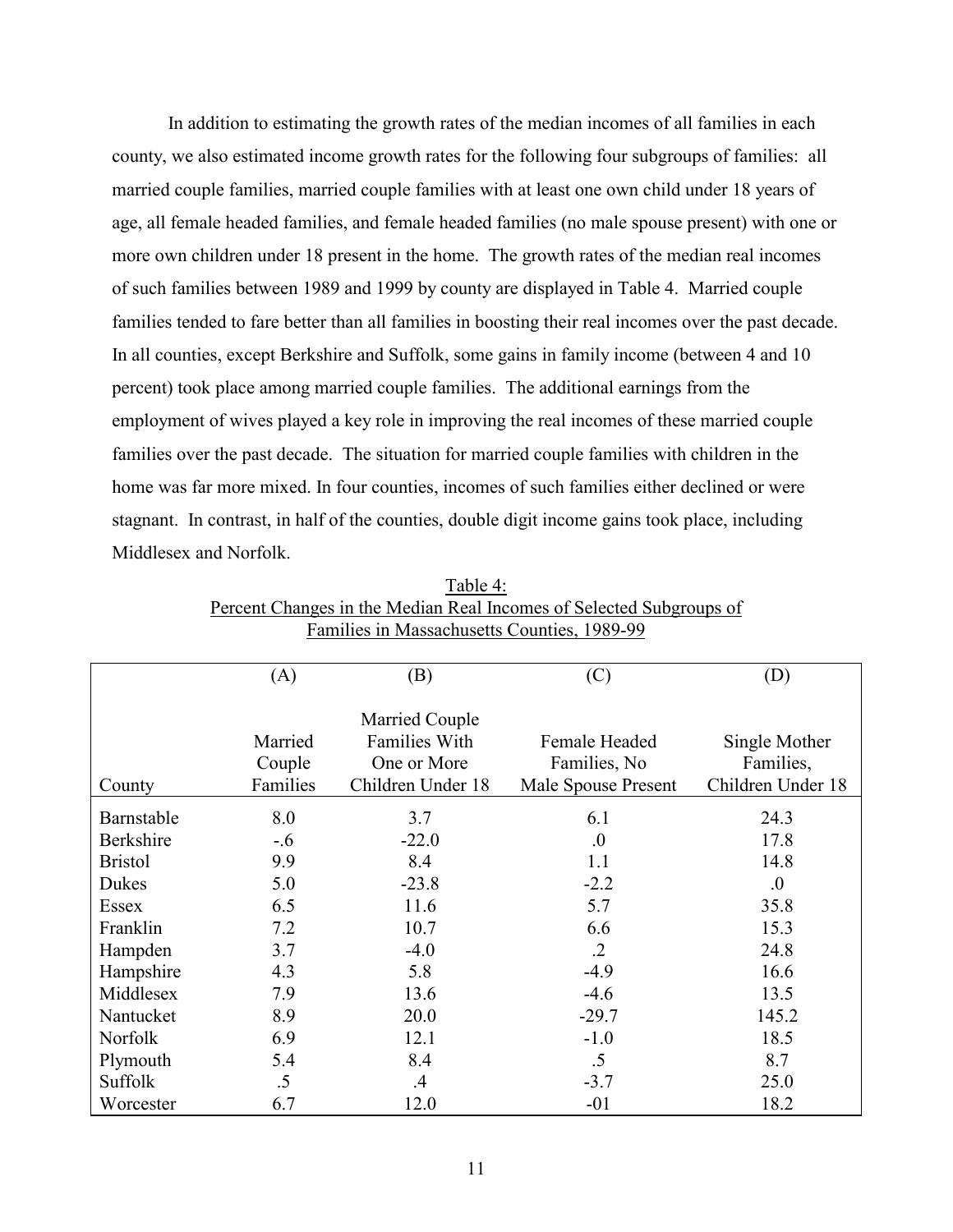Female-headed families in the aggregate in most counties did not fare that well in boosting their real incomes over the past decade. In 10 of the 14 counties, the median real incomes of these female-headed families either declined or remained unchanged. In 3 other counties (Barnstable, Essex, and Franklin), they increased by five to six percent. In sharp contrast, however, single mother families with one or more own children under 18 in the home achieved the highest growth rates in their median real incomes. With the exception of families in Dukes County, the median real incomes of single parent families increased by 9 to 36 percent with five counties experiencing increases of 20 percent or more. A combination of strong labor demand for women, better educational attainment, and the impacts of welfare reform helped boost the annual earnings of these women.

Despite these considerably stronger growth rates in their real incomes, the median incomes of these single mother families remained quite low at the end of the decade. In 1999, the median incomes of these single mother families ranged from a low of \$13,573 in Hampden County to a high of \$29,143 in Norfolk County (Table 5). In 9 of these 14 counties, the median incomes of single mother families were under \$20,000, and in 7 of these 14 counties median incomes were below \$18,000. Poverty rates among these single mother families in most of the state's counties were very high in 1999, with 8 of the 14 counties experiencing family poverty rates greater than 30 percent, and 6 of the 14 counties having poverty rates of 35 percent or more. The incidence of low income problems among these single mother families was markedly higher, and the vast majority of these single mother families (over 75%) were unable to achieve incomes high enough to raise them above the family self-sufficiency standards of the WEIU.

12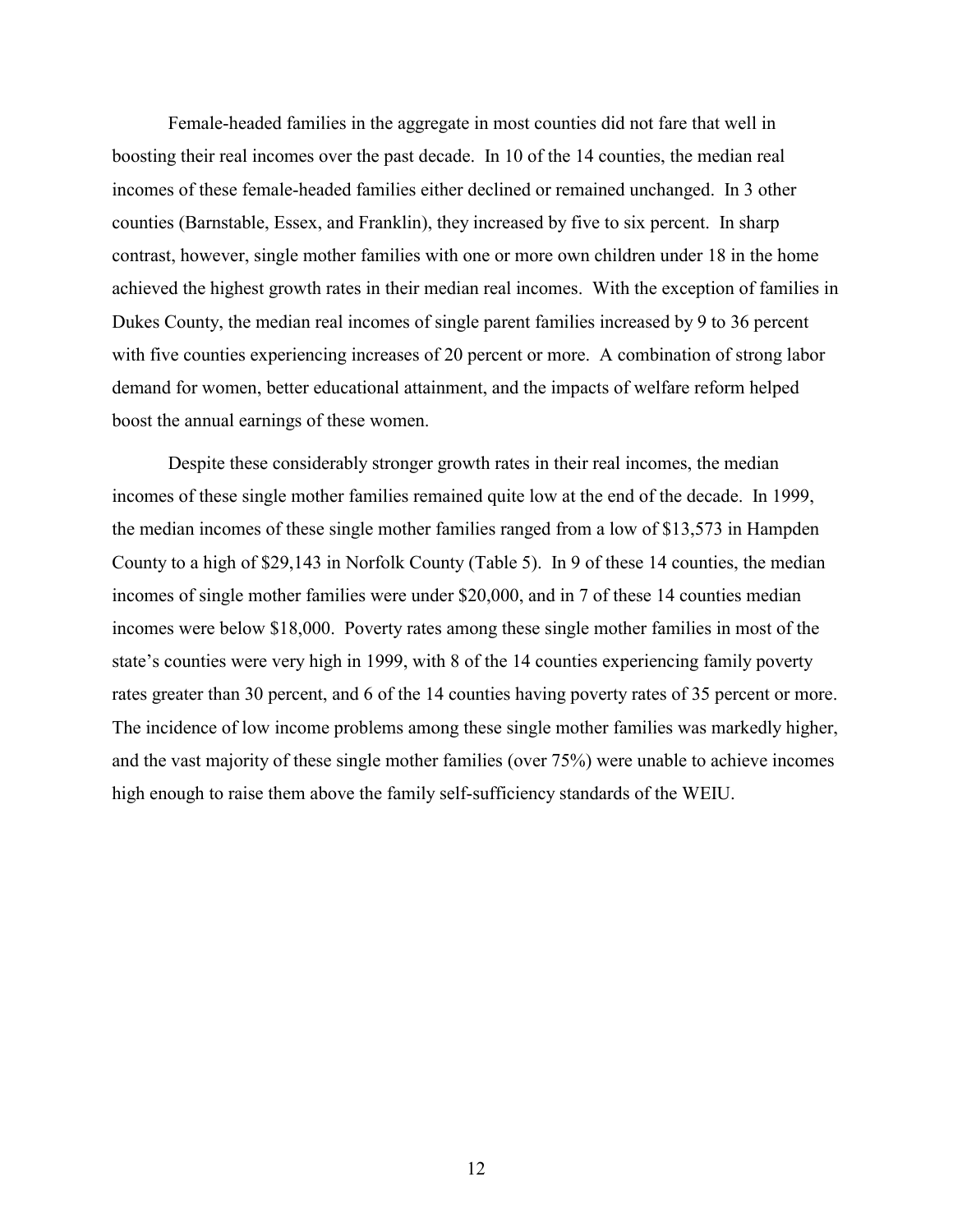|                | (A)              | (B)                        |
|----------------|------------------|----------------------------|
| County         | Median<br>Income | Poverty<br>Rate (in $\%$ ) |
|                |                  |                            |
| Barnstable     | \$19,663         | 28.2                       |
| Berkshire      | 16,941           | 35.3                       |
| <b>Bristol</b> | 15,616           | 38.0                       |
| Dukes          | 28,760           | 24.0                       |
| Essex          | 16,610           | 33.6                       |
| Franklin       | 15,824           | 35.5                       |
| Hampden        | 13,573           | 46.7                       |
| Hampshire      | 20,640           | 24.6                       |
| Middlesex      | 24,876           | 25.5                       |
| Nantucket      | 16,894           | 7.3                        |
| Norfolk        | 29,143           | 17.6                       |
| Plymouth       | 22,126           | 29.5                       |
| Suffolk        | 16,073           | 42.6                       |
| Worcester      | 18,294           | 34.9                       |

Table 5: Median Incomes and Poverty Rates of Single Mother Families With One or More Children Under 18 by County of Massachusetts, 1999

#### **Trends in the Median Incomes of Families in the State's Central Cities**

Another set of geographic areas that have been the focus of research by poverty and labor market analysts is the central cities of metropolitan areas.<sup>8</sup> During the 1980s, the median real incomes of families in 10 of 11 central cities in the state increased (Chart 3). <sup>9</sup> The sole exception to this trend was the city of Lawrence where the median income of that city's families declined by 3 percent over the decade (Chart 3). In the remaining ten central cities, median family incomes increased from 5% in Springfield and 6% in Fitchburg to highs of 18 to 24 percent in Brockton, Boston, and Leominster. The economic prosperity of the 1980s was much more broadly based among persons, families and communities than it was in the decade of the 1990s.

<sup>&</sup>lt;sup>8</sup> In 1990, Pittsfield was a metropolitan area, but it was not classified as a metro area by the U.S. Census Bureau in 2000.

<sup>&</sup>lt;sup>9</sup> The Fitchburg/Leominster MSA has two central cities.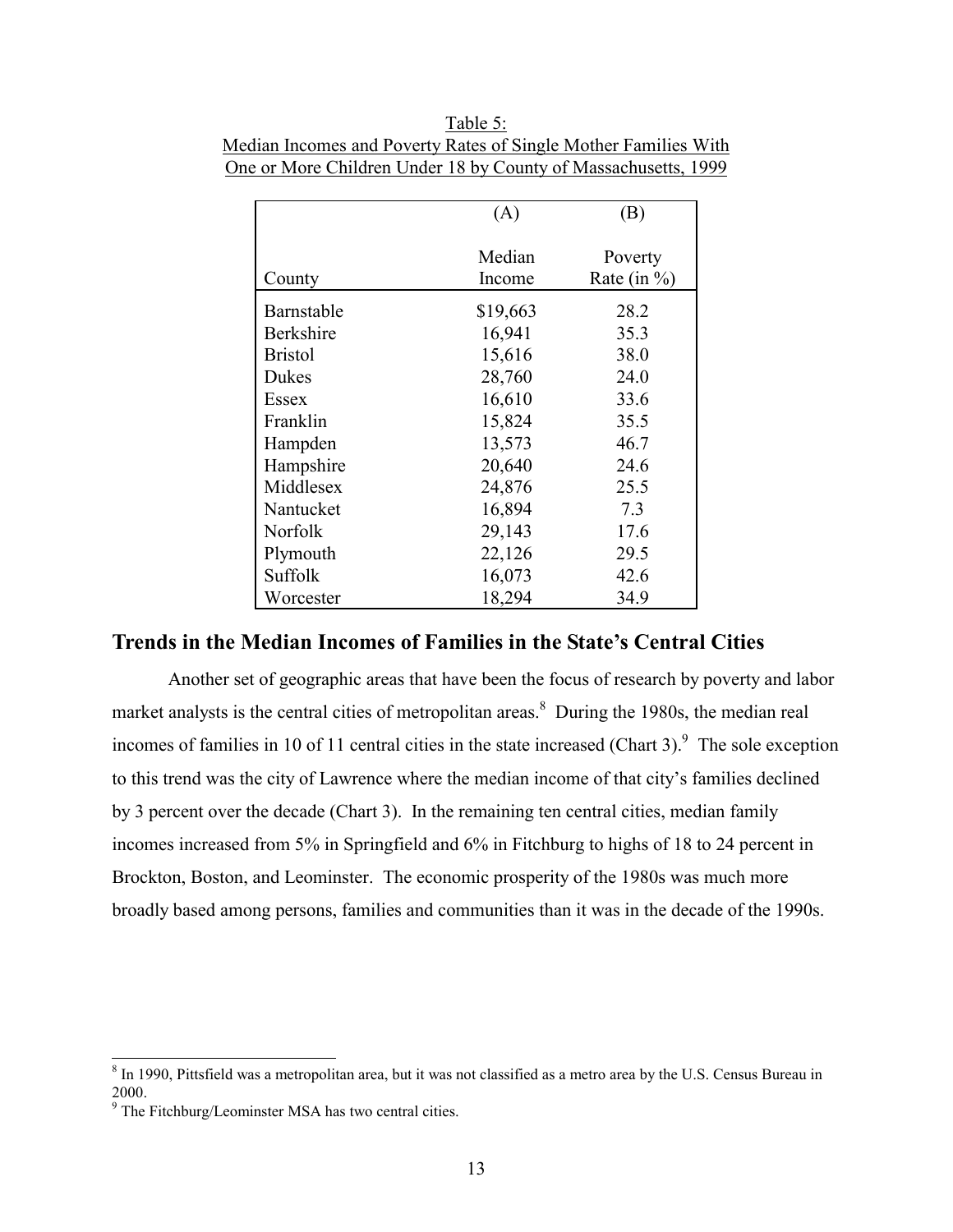Chart 3: Growth Rates of Median Real Family Incomes in the State's Central Cities, 1979-1989



During the 1990s, a major reversal took place in the economic fortunes of families in the state's central cities. In every one of these eleven central cities, median real family incomes declined over the decade, with the relative size of these declines ranging from –3 % in Fall River, Leominster, and Lowell to  $-10\%$  to  $-20\%$  in five other cities. The demographic and economic forces producing these declines in real family incomes are quite complex and still not fully understood. They include shifts in the demographic composition of families (a decline in the share of married couple families), a rise in the number of new immigrant families, a loss of wellpaid manufacturing jobs, and the shift toward lower paid jobs in the retail and service industries for less educated workers.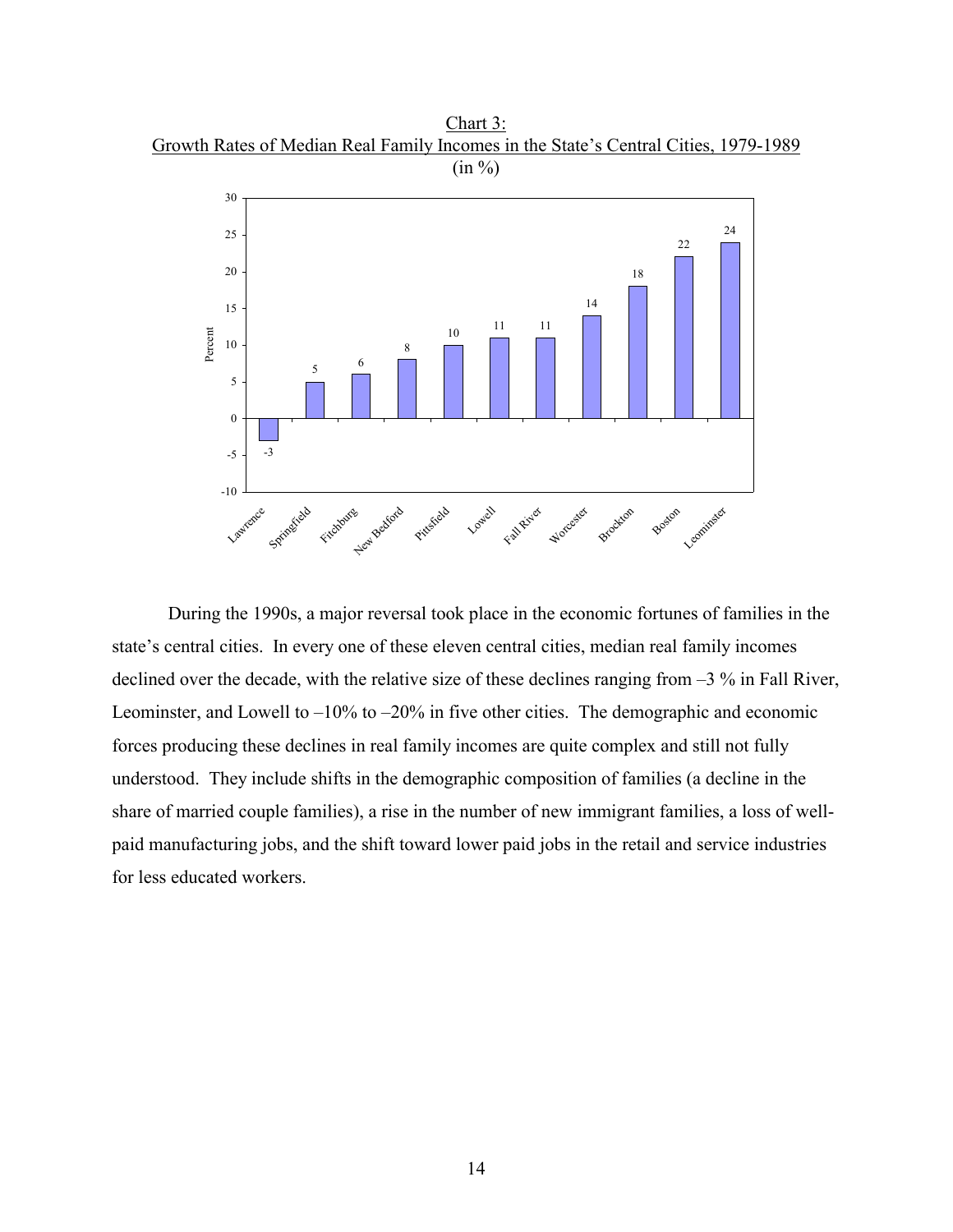| Table 6:                                                                                  |  |
|-------------------------------------------------------------------------------------------|--|
| Changes in the Median Real Incomes of Families in Massachusetts Central Cities, 1989-1999 |  |
| (in Constant 1999 Dollars)                                                                |  |

|                   | (A)      | (B)      | (C)                | (D)               |
|-------------------|----------|----------|--------------------|-------------------|
| City              | 1989     | 1999     | Absolute<br>Change | Percent<br>Change |
| <b>Boston</b>     | \$46,187 | \$44,151 | $-2,036$           | $-4.4$            |
| <b>Brockton</b>   | 51,786   | 46,235   | $-5,551$           | $-10.7$           |
| <b>Fall River</b> | 38,925   | 37,671   | $-1,254$           | $-3.1$            |
| Fitchburg         | 54,622   | 43,291   | $-11,221$          | $-20.7$           |
| Lawrence          | 35,467   | 31,809   | $-3,658$           | $-10.3$           |
| Leominster        | 56,331   | 54,660   | $-1,671$           | $-3.0$            |
| Lowell            | 47,210   | 45,901   | $-1,309$           | $-2.8$            |
| New Bedford       | 38,120   | 35,708   | $-2,412$           | $-6.3$            |
| Pittsfield        | 51,062   | 46,228   | $-4,834$           | $-9.5$            |
| Springfield       | 41,414   | 36,285   | $-5,129$           | $-12.4$           |
| Worcester         | 48,718   | 42,988   | $-5,700$           | $-11.8$           |





Percentage changes in the median real incomes of four subgroups of families in the state's central cities during the decade of the 1990s are displayed in Table 7. Married couple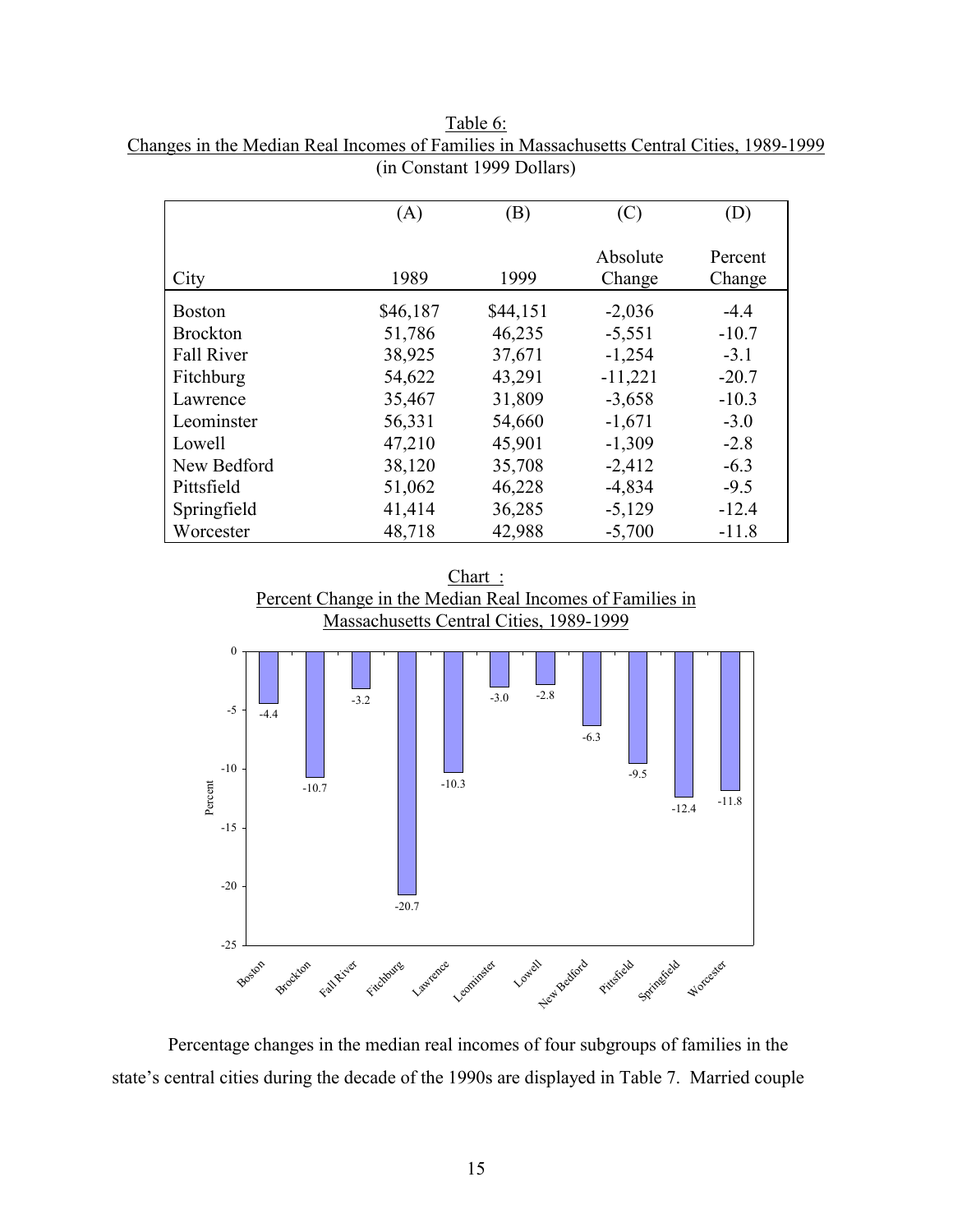families in these cities tended to fare modestly better than all families, but overall they still lost ground during the decade. In 8 of these 11 cities, median real incomes of married couple families either declined or were stagnant. In the three other cities (Boston, Leominster, and Fall River), the gains in median real incomes were in the 1 to 6 percent range. On average, married couple families with one or more children present in the home fared about the same as all married couples. In 7 of these 11 cities, married couple families with children either experienced declines in their median real incomes or had the same income as in 1989.

Among all female-headed families, income trends were quite mixed. In six of these eleven cities, median real incomes of these families were either unchanged or they declined. In two cities, Lowell and Lawrence, fairly substantial increases in median incomes took place, especially in the city of Lawrence where a 41% gain was posted. Similar to our findings for counties, gains in the median real incomes of single mother families were quite widespread and substantial. In 10 of these 11 central cities, double digit gains in median real incomes took place over the decade, with percentage increases of 20 percent or more taking place in eight of these cities, and gains of 30 percent or more occurring in four cities (Lawrence, Lowell, Pittsfield, and Worcester).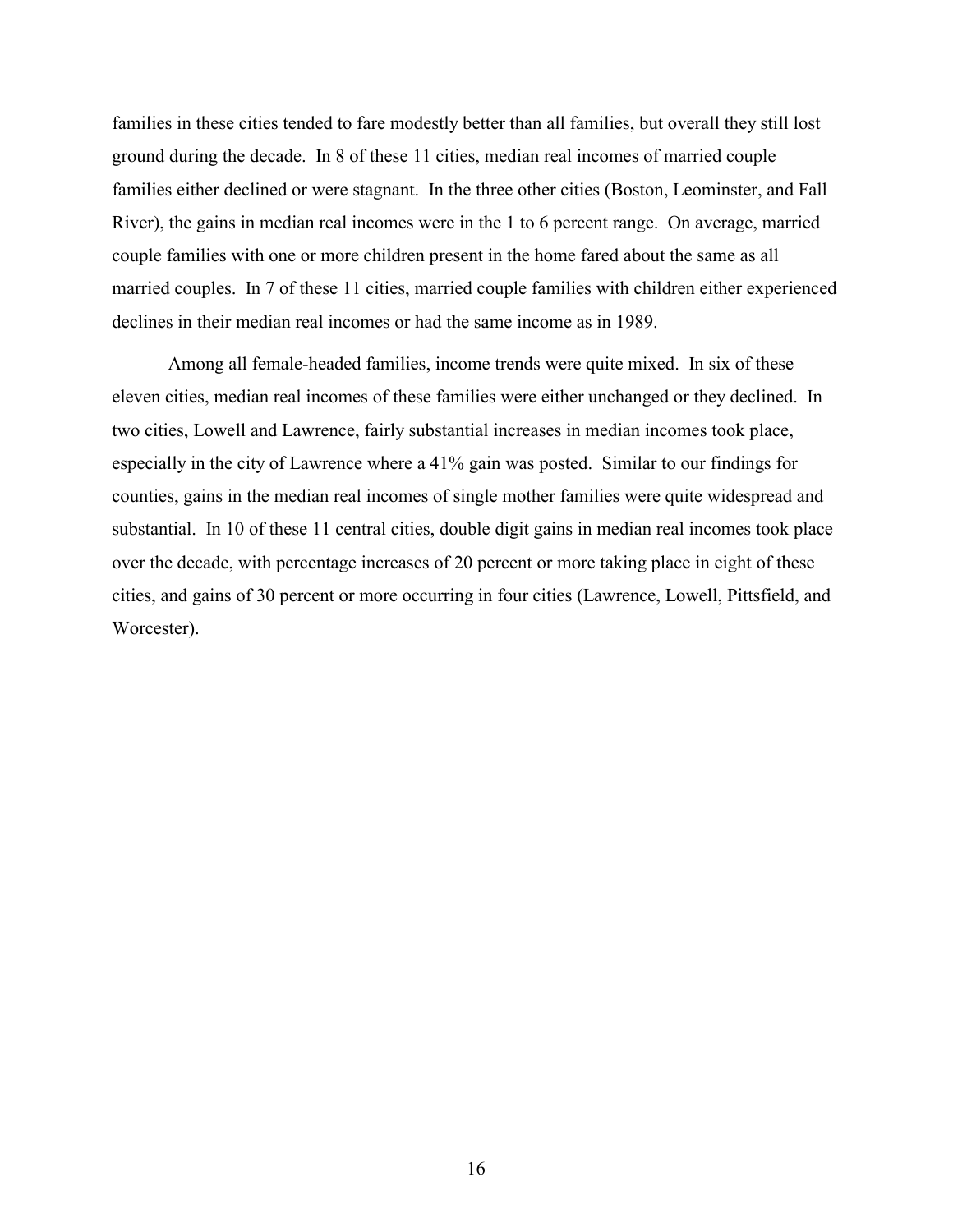|                   | (A)      | (B)               | (C)           | (D)               |
|-------------------|----------|-------------------|---------------|-------------------|
|                   |          | Married Couple    | Female Headed | Single Mother     |
|                   | Married  | Families with     | Families, No. | Families, With    |
|                   | Couple   | 1 or More         | Male Spouse   | 1 or More         |
| City              | Families | Children Under 18 | Present       | Children Under 18 |
| <b>Boston</b>     | 1.9      | 1.3               | $-6.3$        | 20.5              |
| <b>Brockton</b>   | $-6.7$   | $-6.8$            | .7            | 27.9              |
| <b>Fall River</b> | 6.2      | 7.2               | 4.3           | 20.1              |
| Fitchburg         | $-14.3$  | $-11.3$           | $-7.0$        | 3.0               |
| Lawrence          | $-10.6$  | $-8.1$            | 41.1          | 61.3              |
| Leominster        | 1.4      | 8.9               | $-5.8$        | $-9.5$            |
| Lowell            | $-0.2$   | 5.6               | 9.4           | 47.2              |
| New Bedford       | $-0.3$   | .6                | $-4.5$        | 17.0              |
| Pittsfield        | $-5.6$   | $-3.8$            | 2.4           | 42.5              |
| Springfield       | $-1.2$   | $-2.0$            | 3.4           | 26.8              |
| Worcester         | $-4.3$   | $-3.1$            | $-4.6$        | 30.4              |

Table 7: Percent Changes in the Median Real Incomes of Selected Subgroups of Families in Central Cities of Massachusetts, 1989 – 99 (in Constant 1999 Dollars)

Despite the substantial percentage increases in the median real incomes of single mother families in most of the state's central cities during the 1990s, their median incomes in 1999 remained quite low. Their median incomes ranged from lows of \$13,500 in New Bedford and \$14,300 in Fall River to highs of \$20,000 to \$21,000 in Boston and Leominster (Table 8). Poverty rates among such families remained quite severe at the end of the 1990s, with 8 of these 11 cities characterized by poverty rates of 43 percent or more and six cities with poverty rates of 48 percent or higher among single mother families. A substantial majority of such families would have been classified as "low income" in 1999, and the overwhelming majority (close to 90%) would not have been able to achieve economic self-sufficiency as based on the WEIU family self-sufficiency standards.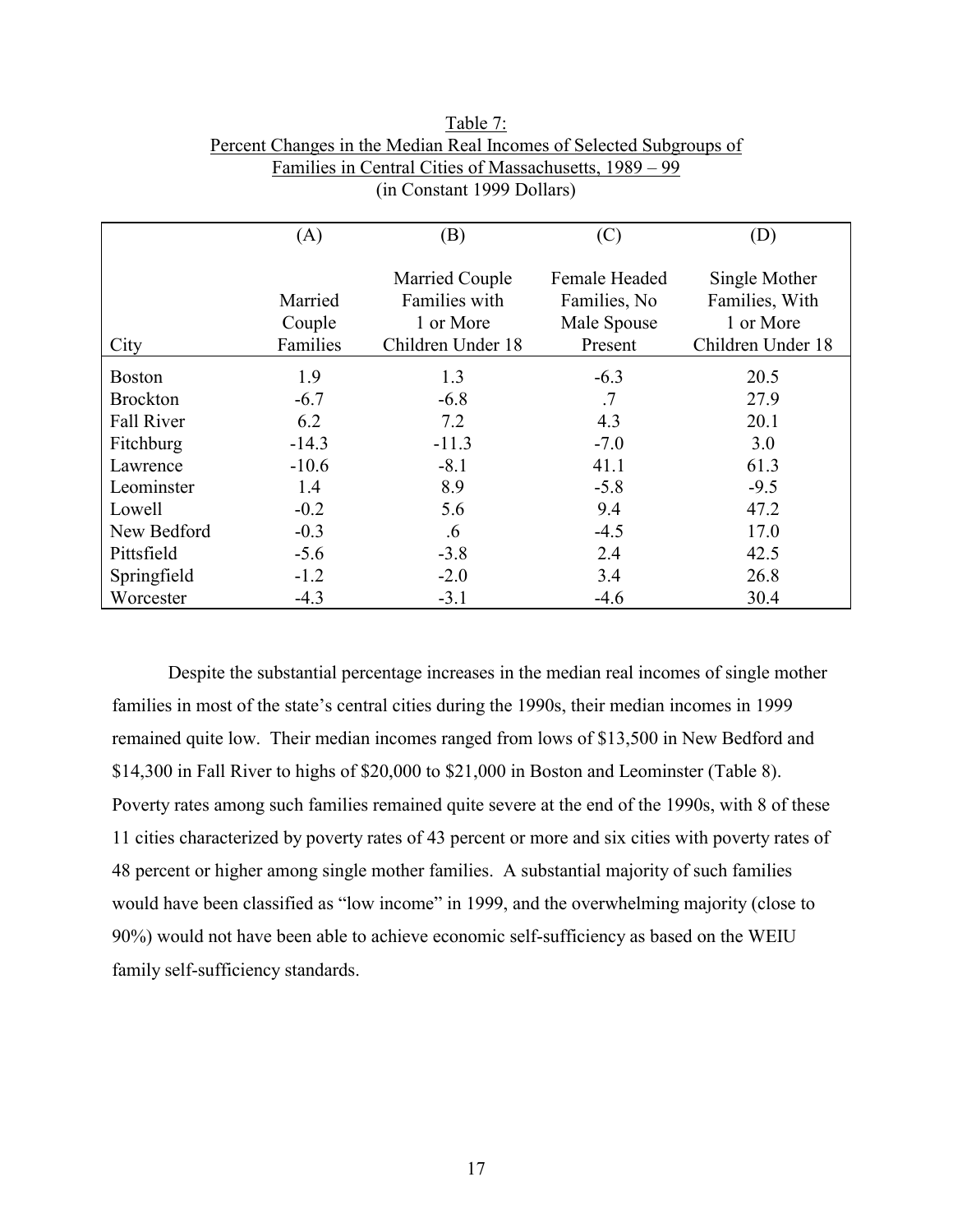|                   | (A)              | (B)                        |
|-------------------|------------------|----------------------------|
| City              | Median<br>Income | Poverty<br>Rate (in $\%$ ) |
| <b>Boston</b>     | \$20,093         | 43.0                       |
| <b>Brockton</b>   | 19,327           | 38.3                       |
| <b>Fall River</b> | 14,310           | 48.7                       |
| Fitchburg         | 17,538           | 48.3                       |
| Lawrence          | 16,758           | 48.2                       |
| Leominster        | 21,214           | 30.2                       |
| Lowell            | 18,826           | 46.6                       |
| New Bedford       | 13,453           | 54.2                       |
| Pittsfield        | 17,756           | 45.6                       |
| Springfield       | 15,364           | 53.2                       |
| Worcester         | 16,473           | 49.0                       |

Table 8: 1999 Median Incomes and Poverty Rates of Single Mother Families with Children Under 18 in Central Cities of Massachusetts

## **Family Income Growth in the State's 20 Most Affluent and Least Affluent Cities and Towns**

As noted earlier, widening income gaps between affluent and low income cities and towns took place in the Boston metropolitan area during the decade of the 1990s. We conducted a similar analysis of family income growth rates across all cities and towns in the state with a 2000 resident population of at least  $20,000$ .<sup>10</sup> The growth rates in median real family incomes in the state's 20 most affluent cities and towns meeting our minimum population requirements are presented in Table 9. Nineteen of these twenty cities posted some gains in their median real incomes, five of them increased their median family incomes by 14% or more, and the median change in income was slightly over 10%.

 $\overline{\phantom{a}}$ 

 $10$  Among the ten cities and towns with the highest median family incomes in the Boston metropolitan area in 2000, eight had a resident population below 20,000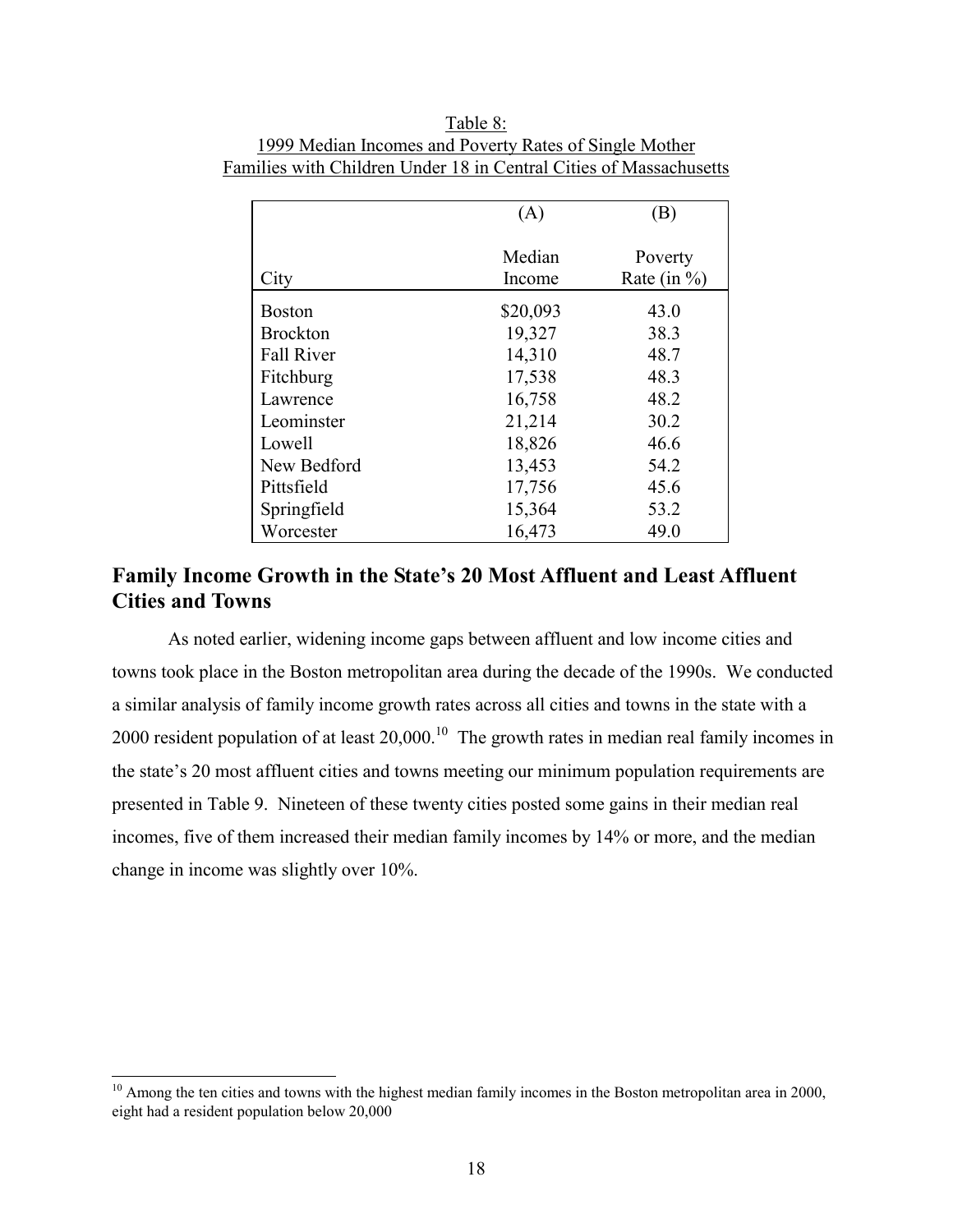Table 9: Changes in the Median Real Family Incomes Between 1989 and 1999 in Massachusetts' 20 Most Affluent Cities and Towns with Populations of 20,000 or More

|                  | (A)                           | (B)                           | (C)               |
|------------------|-------------------------------|-------------------------------|-------------------|
| City/Town        | Median Family<br>Income, 1989 | Median Family<br>Income, 1999 | Percent<br>Change |
| Wellesley        | \$120,960                     | \$134,769                     | 11.4              |
| Lexington        | 102,661                       | 111,899                       | 9.0               |
| Winchester       | 100,620                       | 110,226                       | 9.5               |
| Andover          | 95,065                        | 104,820                       | 10.3              |
| Acton            | 94,806                        | 108,189                       | 14.1              |
| Newton           | 94,144                        | 105,289                       | 11.8              |
| Needham          | 93,397                        | 107,570                       | 15.2              |
| Marblehead       | 87,363                        | 99,892                        | 14.3              |
| Westford         | 84,707                        | 104,029                       | 22.8              |
| Canton           | 83,933                        | 82,904                        | $-1.2$            |
| Milton           | 83,252                        | 94,359                        | 13.3              |
| <b>Brookline</b> | 83,030                        | 92,993                        | 12.0              |
| North Andover    | 82,585                        | 91,105                        | 10.3              |
| Belmont          | 82,018                        | 95,057                        | 15.9              |
| Reading          | 81,850                        | 89,076                        | 8.8               |
| Burlington       | 81,047                        | 82,072                        | 1.3               |
| Chelmsford       | 79,764                        | 82,676                        | 3.7               |
| Walpole          | 76,834                        | 84,858                        | 10.4              |
| Easton           | 76,300                        | 82,190                        | 7.7               |
| Tewksbury        | 76,295                        | 76,443                        | 0.2               |

The 1989 and 1999 median incomes of families in the state's 20 least affluent cities and towns with a population of 20,000 or more are displayed in Table 10. Eight of these 20 cities also were central cities. In contrast to income developments in the state's 20 most affluent cities and towns, families in these less affluent cities faced declining real incomes in the past decade. In 18 of these 20 cities, median real incomes of families declined over the 1990s with 5 of these 20 cities experiencing reductions of 10% or more. The median change in real family incomes among these 20 cities was -5%. Clearly, as was the case in the Boston metropolitan area, the absolute and relative size of the gaps in family incomes between the state's most affluent and least affluent cities and towns rose during the past decade. The state's richest communities got richer while the poorer communities typically got poorer in an absolute as well as relative sense.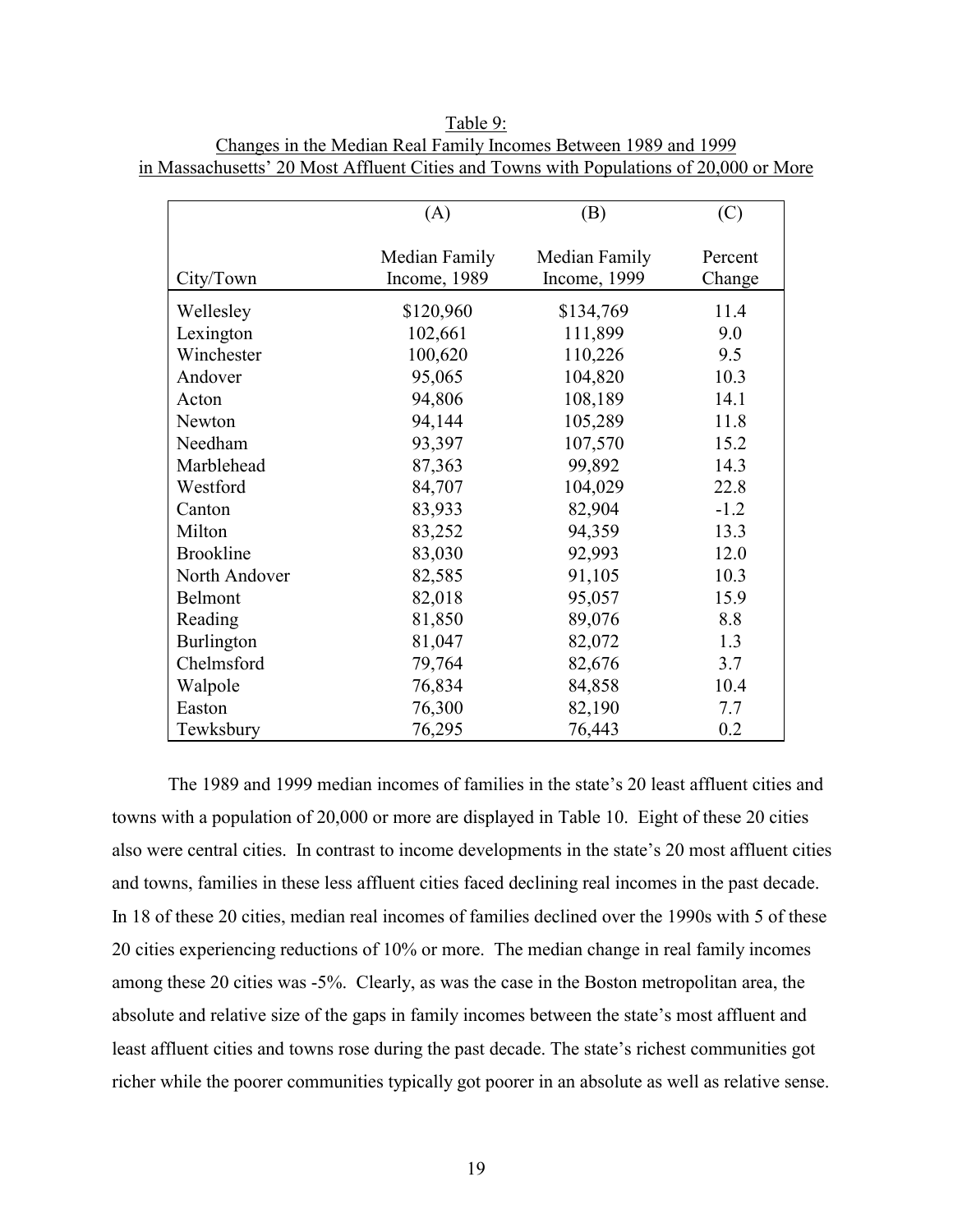These findings have a number of important implications for future efforts in the Commonwealth to combat problems of poverty, low incomes and the inability of families to obtain economic self-sufficiency. Such economic problems are becoming more concentrated in specific cities and counties across the Commonwealth and will require more careful geographic targeting of future workforce development and economic development monies to address these growing income inequities.

| Table 10:                                                                             |
|---------------------------------------------------------------------------------------|
| Changes in Median Real Family Incomes Between 1989 and 1999 in                        |
| Massachusetts' 20 Least Affluent Cities and Towns With Population Greater than 20,000 |
| $(in 1999$ Dollars)                                                                   |

|                   | (A)                           | (B)                           | (C)               |
|-------------------|-------------------------------|-------------------------------|-------------------|
| City/Town         | Median Family<br>Income, 1989 | Median Family<br>Income, 1999 | Percent<br>Change |
| Taunton           | \$51,772                      | \$52,433                      | 1.3               |
| Somerville        | 51,770                        | 51,243                        | $-1.0$            |
| Pittsfield        | 51,062                        | 46,228                        | $-9.5$            |
| Everett           | 50,245                        | 49,876                        | $-0.7$            |
| Revere            | 49,997                        | 45,865                        | $-8.3$            |
| Worcester         | 48,718                        | 42,988                        | $-11.8$           |
| Lynn              | 48,139                        | 45,295                        | $-5.9$            |
| Chicopee          | 47,777                        | 44,136                        | $-7.6$            |
| Gardner           | 47,602                        | 47,164                        | $-0.9$            |
| Lowell            | 47,210                        | 45,901                        | $-2.5$            |
| <b>Boston</b>     | 46,187                        | 44,151                        | $-4.4$            |
| Fitchburg         | 44,817                        | 43,291                        | $-3.4$            |
| Yarmouth          | 44,716                        | 48,148                        | 7.7               |
| Springfield       | 41,414                        | 36,285                        | $-12.4$           |
| Holyoke           | 39,455                        | 36,130                        | $-8.4$            |
| Chelsea           | 39,015                        | 32,130                        | $-17.6$           |
| <b>Fall River</b> | 38,925                        | 37,671                        | $-3.2$            |
| New Bedford       | 38,120                        | 35,708                        | $-6.3$            |
| Lawrence          | 35,467                        | 31,809                        | $-10.3$           |

## **Summary and Conclusions**

Knowledge of changes in the real incomes of families and the real annual earnings of workers is indispensable for planning workforce development programs at the state and local level. These income developments will influence the number of families and adults in poverty,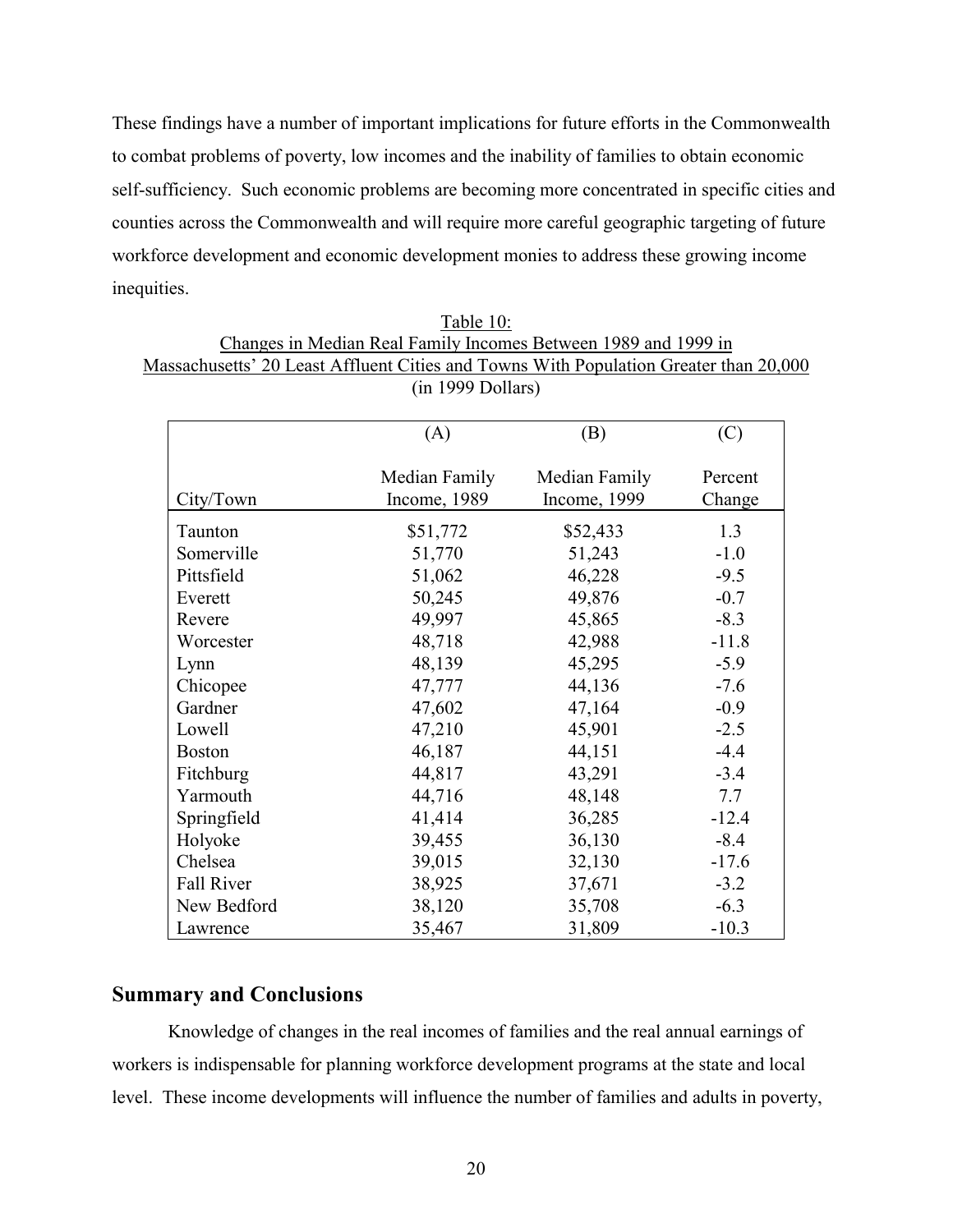with low incomes, and with incomes below self-sufficiency standards. Knowledge of variations in these income developments across substate areas (metropolitan areas, counties, cities, WIA service delivery areas) is important to guide the targetting of resources to address these income inadequacy problems.

During the 1990s, the growth rate of median family incomes in the Commonwealth was a very modest 3.4%, well below the near 26% rate of growth that took place in the 1980s. The limited growth in the average family's income combined with rising family income inequality were not able to reduce either the overall family poverty rate of the state (6.7%) or the share of families that were low income (17.1%). Nearly one-half of all female headed families in the state were low income in 1999.

Yet, growth rates of median family incomes in the state varied across metropolitan areas, counties, and central cities and between the most affluent and least affluent cities and towns. The net effect of these changes was to widen income disparities across metropolitan areas, counties, and cities/towns. Family income gaps between the New Bedford, Springfield, and Fitchburg/Leominster metropolitan areas versus the Boston metropolitan area widened over the decade due to differences in job creation and real wage and salary growth rates. The absolute and relative size of the family income gaps between the state's most affluent counties (Middlesex and Norfolk) and the least affluent counties (Franklin, Hampden, Suffolk) also widened considerably over the decade. Families in all but one of the state's central cities experienced income declines during the past decade although the size of these changes in median incomes varied considerably by family type. Single mother families in these cities improved their real incomes the most over the decade; however, in 1999, their median incomes still remained quite low and 40 to 50 percent of them typically had incomes below the poverty line. Statewide, 56% of all single mother families had incomes less than two times the poverty line, thereby classifying them as low income. When these mothers lacked a high school diploma, nearly 64 of every 100 of them were low income.

Families in the state's 20 most affluent cities and towns obtained increases in their real incomes over the decade with the median increase being 10% while families in the state's 20 least affluent cities and towns typically experienced declines in their median real incomes with

21